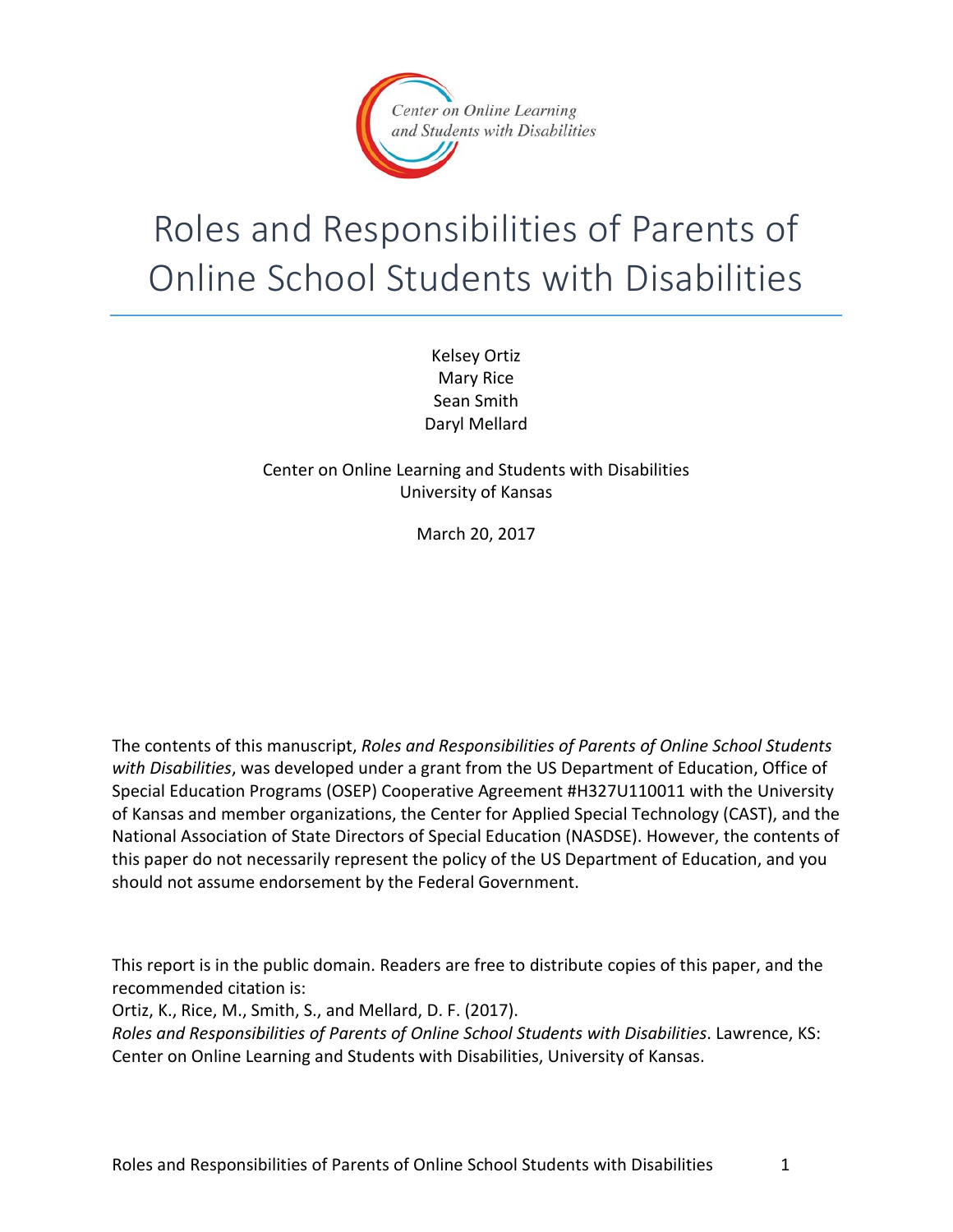Indeed, parents of students with disabilities already have a legal status as important stakeholders in educational decision-making, and they are supposed to be positioned by schools (whether brick-and-mortar, blended, or fully online) as meaningful stakeholders in the education of their children (IDEA, 2004). The kind and type of support parents need to receive as primary decisions makers has been the subject of almost 30 years of research. Unfortunately, many studies have found that parents do not feel empowered to advocate on the behalf of their children with special needs because school officials on teams developing students' Individual Education Programs (IEP) tend to dominate the decision-making process (Turnbull & Turnbull, 1997).

When a child changes enrollment from a brick-and-mortar setting to a fully online one, the educational experience is quite different for the child and his or her parents/guardians. Among the most important differences involves the parent's role in instructional activities. As part of the transition to online education from traditional settings, parents must determine what having their child complete coursework at home or another non-school location means for their parental roles and responsibilities. This situation is especially true considering the potentially conflicting messages parents may receive about what their role is from a variety of sources, including the school, the curriculum vendor, and even other online parents (Rice, 2015). On the one hand, schools like parents to be physically present as children work and to ensure that the children are logging on and working steadily. On the other hand, the schools are adamant that they are in charge of curriculum and assessment. The result is that instruction and who provides that instruction becomes a point of controversy.

Although no evidence-based or practice-based models address parent involvement and/or engagement specifically in the online environment, Borup and Stevens (2015) provide an overview of what extant research says about parental involvement in online learning environments that focused on parental involvement from traditional school and then attempted to translate that work to online schools. They argue that parents have different roles in online than in traditional settings and that those roles require a greater time and emotional investment. In addition, Hasler-Waters (2012) analyzed parental support in online elementary and middle school settings by conducting an exploratory case study. The study explored behaviors throughout the online instructional day for children and parents. The findings were organized into three themes: (1) learner-centric support and instruction, (2) identification and resources, and (3) parents' provision of real connections to academic content. She argued that parents were capable of taking on these roles and in some ways, were better positioned to execute online learning support than teachers because of their knowledge of their children and their proximity to them as they completed online coursework.

Finally, Curtis (2013) sought to find out more about the perceptions of parents concerning their roles in their child's achievement while they were enrolled in a full-time, online high school. According to findings, parents pointed out that communication supports parental engagement with students. Additionally, parents indicated that the transparency provided by the learning management system (LMS) helps the parents better support their students. However, parents conveyed that the transparency of the LMS was not sufficient to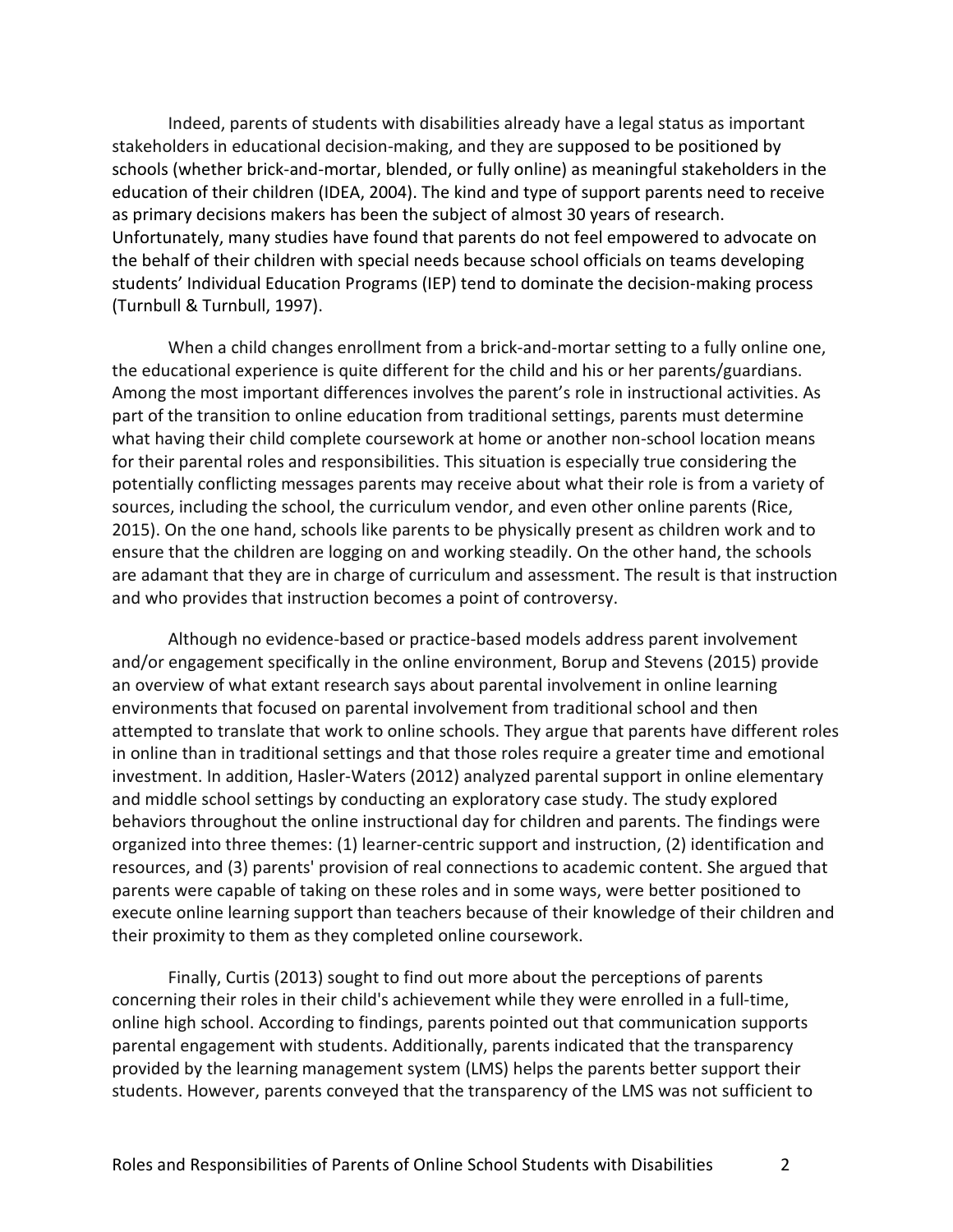keep students from failing. Curtis highlighted the importance of self-motivation for online learning success along with other factors such as flexibility, personalization, and learner control. Notable barriers identified in this study included developing rhythms and routines (e.g., getting children out of bed for them to log on to class) and intermittent fluctuation in children's interest in doing online coursework.

Taken together, previous research about parental involvement online suggests that parents are a vital part of the online process for all students, but they are not the sole providers of education, nor should they be expected to operate in isolation from the child's teachers, related services staff, and other sources of support (e.g., administrative supports, peers, and other parents). Given that students with disabilities need specific accommodations and modifications, it stands to reason that collaborative structures would be at least as important for them, if not more so.

#### **Online Learning and Parents of Students with Disabilities**

Given the findings from previous research regarding parental involvement and engagement for students with disabilities, and from general online learning research documenting the role of parents, researchers at the Center on Online Learning and Students with Disabilities (COLSD) sought to learn more about parents' experiences supporting their children in fully online coursework. To this end, Burdette and Greer (2014) surveyed 119 parents of children receiving instruction in digital learning settings. They found that although parents received training from online schools around planning and participating, they reported a lack of training on how to best communicate with the school about their children's needs. Twenty-seven percent of parents reported spending three or more hours helping their child. Moreover, digital tools including simulation, social media, discussion boards, and games were not part of the digital learning experience.

Next, COLSD hosted a series of forums with participants that included school superintendents, vendors, and representatives from state education agencies (Franklin, Burdette, East, & Mellard, 2015; Franklin, East, & Mellard, 2015). Directors from State Educational Authorities (SEAs) and superintendents from large online programs discussed their perspectives on parent participation and involvement in online learning experience. Participants at the forums generally agreed that parents of students with disabilities receiving online instruction are required to have much greater involvement in their child's education, particularly in instruction, curricular, and assessment roles. Major difficulties in preparing, communicating, and monitoring parents in the roles identified above were topics of discussion. All SEA participants agreed that a standardized framework for parent preparation, support, and monitoring would be beneficial. In addition, the forums highlighted a need for a deeper and richer understanding on the part of the parent and the online school administration and/or operators to increase student success and achievement.

Finally, Smith, Burdette, Cheatham, Harvey (2016) interviewed 19 parents of students with disabilities in grades 1 through 7. These students had enrolled in one fully online school. The purpose of the study was to understand their experiences and perceptions. Four themes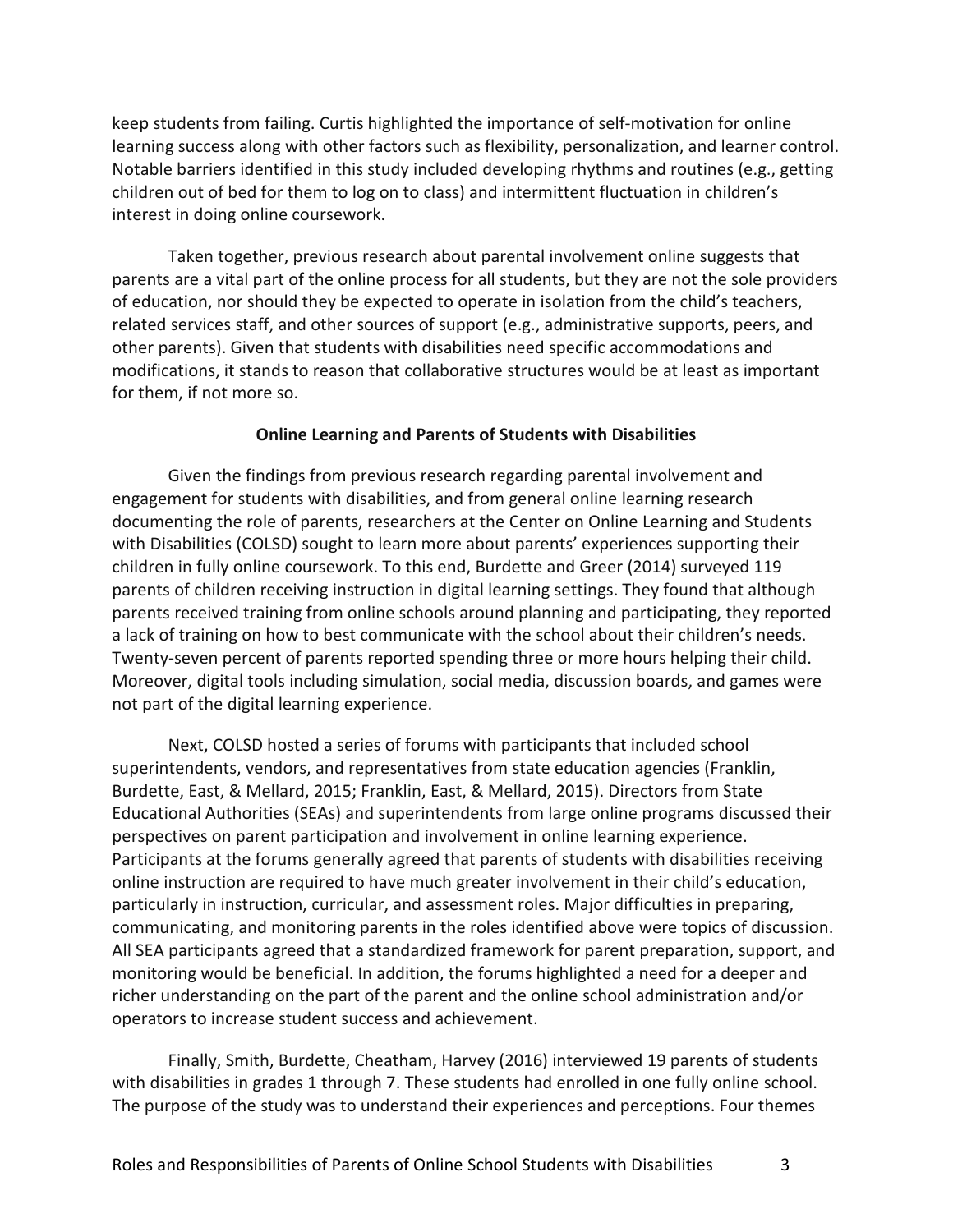identified in these interviews were: a) the role of parent as teacher, b) enhanced communication between teacher and parent, c) the parents' significant time commitment, and d) barriers to fully online instruction for parents as they work toward positive educational outcomes for their children.

In considering the struggles, COLSD researchers sought to find answers to these questions:

> 1. What are the roles that parents take on when they enroll their children with disabilities in fully online learning?

2. What responsibilities do parents describe in relationship to these responsibilities?

To address these questions, researchers interviewed parents of students with disabilities enrolled in fully online learning environments. Those findings will be presented in this paper.

## **Methods for Understanding Parents' Roles and Responsibilities**

This study was a qualitative analysis of the parent work involved in supporting children with disabilities in fully online schools. Researchers collected data primarily through phenomenological interviewing (Kvale, 1983, 1994, 2009). When attending to phenomenology, researchers shift away from a subject-subject relation (even though this relation still exists to some extent) to a subject-phenomenon relation, meaning that phenomenological researchers pay keen and close attention to the research participant as individuals who report having lived the phenomenon under investigation (Englander, 2012).

## **Participants**

Researchers have noted that in qualitative studies, the number of participants may not be as important as whether (1) they authentically belong to the population the researcher desires to analyze, and (2) they have the experience the researcher desires to analyze (Englander, 2012; Kvale, 1994). Participants in this study were parents of children in grades 2 through 8 that had a disability and had enrolled in a fully online program or school receiving special education services.

A second recruitment approach was developed where research staff identified online schools in five states through state department of education websites and called the principals of these online schools. The schools had to serve students in at least one of the specified grades 2 through 8 and offer fully online services. In addition, the children need to have been enrolled in the school for at least 6 months. However, half of the students had been enrolled for more than 2 years. If the principals of the online schools agreed to have their school participate in the study, they identified a staff person (typically a special education teacher or counselor) to send out information to parents. Using this strategy, we invited 11 parents and 1 grandparent. The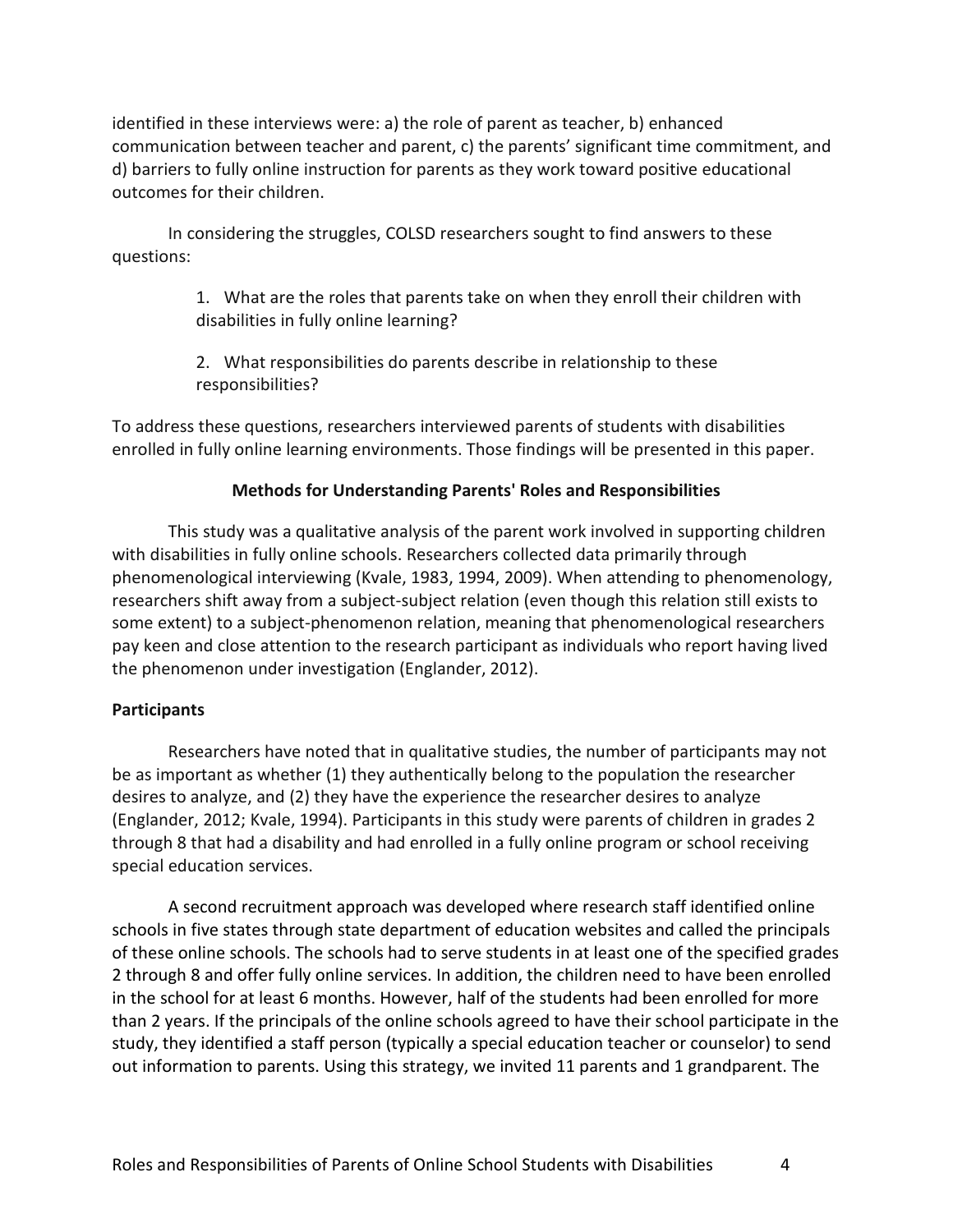grandparent in the study was custodial and had responsibilities concomitant to a parent and we do not reference her differently from the other parents throughout this document.

Participants in the study were parents with children with a disability enrolled in a fully online educational program or school and receiving special education services. Parents were interviewed from five different states (Georgia, Utah, Ohio, Kansas, and Wisconsin). Demographic information about the parents and their children are contained in Table 1. All the participants were females of male students. The following numbers of students were reported by their parents to be in the following disability categories: autism (4), emotional disturbance (1), other health impairment (4), specific learning disability (2), and speech impairment (1). Table 1 provides information about the participating families.

| Parent      | Race/Ethnicity<br>of Parent | <b>Gender of</b><br><b>Child</b> | <b>Primary Disability of</b><br><b>Child</b> | <b>Grade Level of</b><br><b>Child</b> |
|-------------|-----------------------------|----------------------------------|----------------------------------------------|---------------------------------------|
| Mother      | African American            | Male                             | Autism                                       | 5                                     |
| Mother      | African American            | Male                             | Other Health Impairment                      | 8                                     |
| Mother      | White/ Caucasian            | Male                             | Autism                                       | 5                                     |
| Mother      | White/ Caucasian            | Male                             | <b>Specific Learning Disability</b>          | 4                                     |
| Mother      | African American            | Male                             | Other Health Impairment                      | 3                                     |
| Grandmother | White/ Caucasian            | Male                             | Other Health Impairment                      | 4                                     |
| Mother      | White/ Caucasian            | Male                             | Other Health Impairment                      | 4                                     |
| Mother      | White/ Caucasian            | Male                             | Autism                                       | 7                                     |
| Mother      | White/ Caucasian            | Male                             | Autism                                       | 8                                     |
| Mother      | White/ Caucasian            | Male                             | <b>Specific Learning Disability</b>          | 3                                     |
| Mother      | White/ Caucasian            | Male                             | <b>Emotional Disturbance</b>                 | 3                                     |
| Mother      | White/ Caucasian            | Male                             | Speech Impairment                            | 2                                     |

## Table 1 *Participant information*

### **Instrument Development and Data Collection**

The study included an individual phone interview with 12 parents that was recorded and transcribed. The interview protocol was developed using the current literature on parent involvement in general online learning as well as prior COLSD research on parent involvement and engagement in online learning environments. The interviews lasted between 60 to 80 minutes. The major question categories were demographic information, perceptions of online learning, parent role, and responsibility perceptions. The parents were also asked to describe specific instances in which they enacted these roles and responsibilities.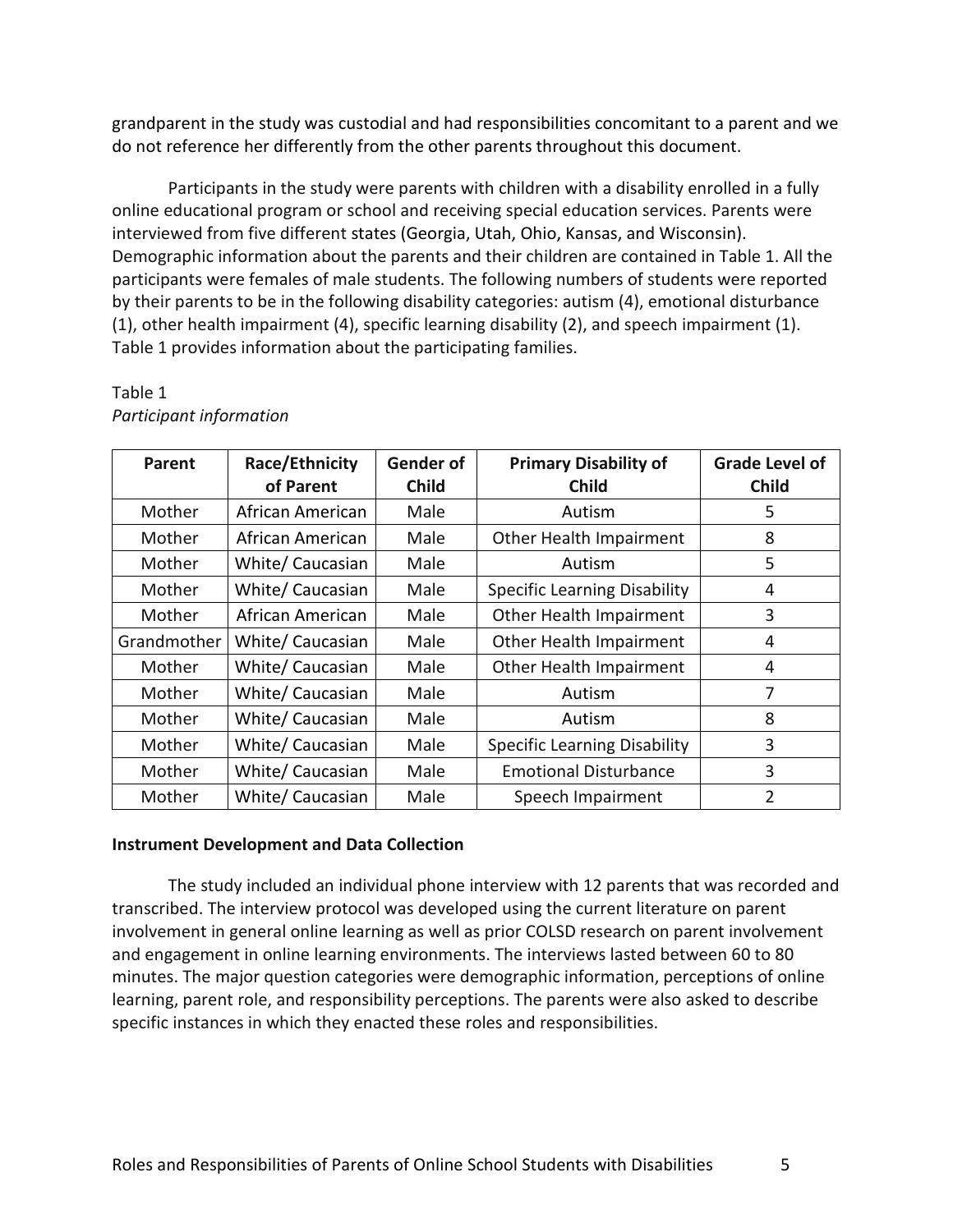#### **Data Analysis**

The data were analyzed in a four-step process. First, one researcher assigned the responses of the parents to categories based on the protocol. This step was done because some information was provided that directly matched the question asked, but in other cases information was offered before the question was asked or received elaboration further along in the interview. Second, another researcher checked the assignments made by the first researcher and then added additional codes that pertained to roles and responsibilities. Third, another researcher organized the data into a spreadsheet and made a visual representation of the major roles and responsibilities agreed on by researchers 1 and 2. Finally, all three researchers met together to compare the data in the spreadsheet to the chart made by researcher 3. During this process, roles were collapsed and a consensus was reached so that ultimately roles and responsibilities were assigned to each other in a way that was organized and accurate. The findings from this process appear below.

#### **Findings**

Participating parents articulated four major roles that they assumed in working with their child: Educator, Medical Aide, Reward Manager, and Executive Function Director. Each of these roles and their corresponding responsibilities will be discussed in turn. In the case of the Educator role, subdividing the role into Teacher, Teacher's Aide, and Consultant enabled a more accurate picture of the parents' work.

#### **Major Parental Role: Educator**

Parents of students with disabilities described themselves as taking on formal educator roles that went beyond what typical parents do to be involved in their children's education. Further, they felt that an extended role was necessary for two reasons: (1) because they were working in a fully online setting with their children, and (2) their children had disabilities that required additional services. As part of these assumed roles, the parents in this study described responsibilities that they perceived would have been the work of a general education teacher and/or special education teacher if the child had been in a traditional school or classroom setting. The specific educator roles included those of (1) teacher, (2) teacher's aide or assistant, (3) consultant, and (4) advocate.

**Educator Role: Teacher**. Almost every parent described themselves as their child's primary teacher in the online setting, even when they acknowledged the presence of teachers provided by the online school. These teacher roles emerged from the responsibilities they felt for maintaining the instructional momentum.

I would describe my role as being a full-time teacher because we may start our homework anywhere from 9 o'clock in the morning until maybe 4 o'clock, we have our breaks, and I'll give him a lunch. We're just like being in a regular school. It depends on how he feels that day. Sometimes we may have to do three or four subjects and stop, and continue later that afternoon. Sometimes when he has a sleeping problem and he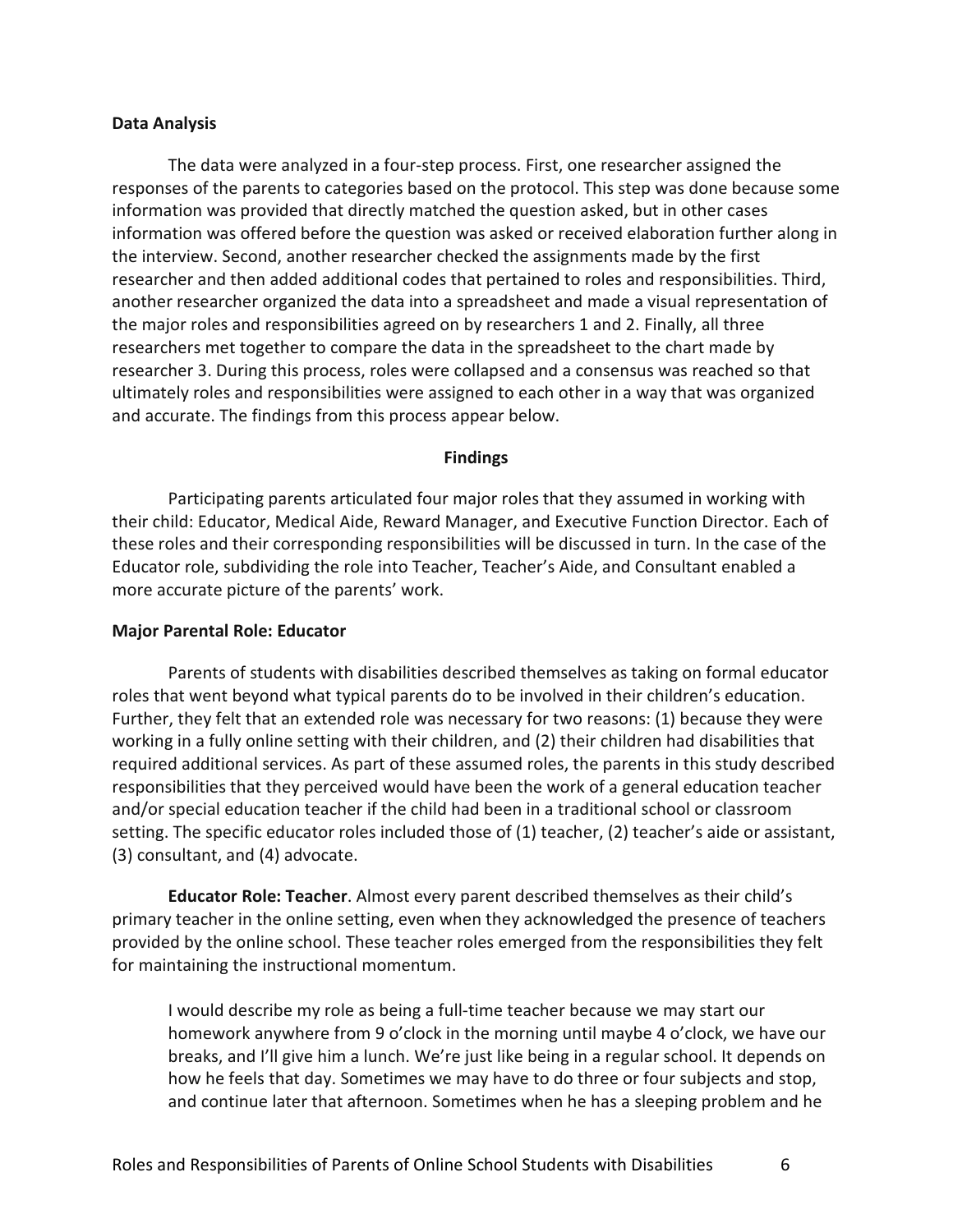doesn't go to sleep, if I have his attention, we may start at 3 o'clock or 4 o'clock in the morning. It depends on when I have his full attention, and when I have his full attention, I jump on it. Otherwise when I'm teaching he moves around a lot, just move, move, move, move, move, and I don't have his attention. (KS 2, Lines 245-254)

In the case of this parent, instructional momentum is driven entirely by the attention rhythms of her child. In a traditional classroom with many students, a teacher might decide that as a group, students are prepared (or not) to focus on particularly difficult content, but they do not make decisions based on the attention patterns of one child alone. The ability to do this comes from having only one child in the physical learning space. In addition, this parent co-regulates the movement of her child—working around the movement as best she can and taking advantage of the opportunities when movement is less—such as in the early morning. In a traditional classroom, a teacher would instruct students on where and when to move, and it is more typical for a teacher of many students to tell them to keep still rather than move, since a traditional classroom operates only during the day, and no possibility exists of a lesson taking place at 3 or 4 a.m. Finally, the parent sees a clear delineation between the online teaching that she is doing and the regular parent work involved in supporting her child. For instance, she references homework as a separate part of family life, even though technically all work occurs online in the space of the home.

Another major part of this teacher work described by the parents as they asserted the role of a teacher was advance preparation for learning.

I make sure that I prepare his subjects the night before. I look over them to see what we're going to be learning the next day or even that following week, because we have projects. (KS 2, Lines 265-267).

Here, the parent describes the advance preparation as falling to daily and weekly rhythms to maintain momentum on projects. These projects are embedded in the curriculum that has been provided to the parents. What was surprising to parents in this study was that even though there were lessons and materials given to them, they still had to learn how to help their children understand and become interested in the materials.

One major strategy for enhancing engagement was to take the curriculum they received and modify it according to their child's specific interest. Most of the parents described finding materials for students online as additional instructional support. They spoke with pride and a sense of accomplishment that they could leverage extant interests to help them understand a variety of subject matter.

He loves his video games like Zombies, so I'll try to incorporate that. I'll explain that this math is very simple, Nathan. If you have 20 zombies and you are over there shooting at them, how many would you have to do to get this? As soon as I start bringing in things that he can handle better, that he can visualize better, it makes it a lot easier for him. So, I think that's the easiest way for me. As far as what he is achieving, I can see when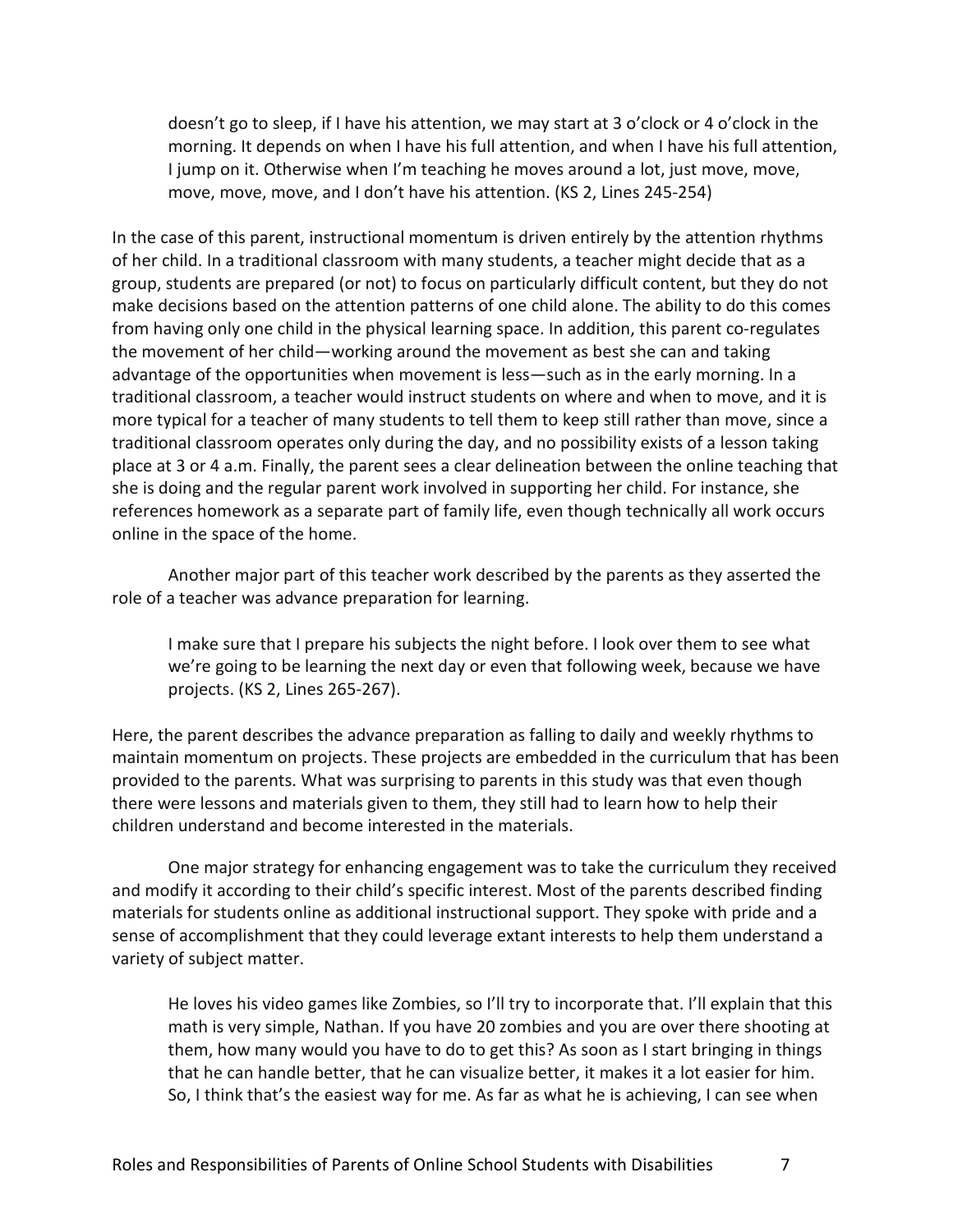he gets that gleam in his eye and he says 'oh, I understand this now!' He will do it, and he gets so proud of himself, like he has just climbed Mount Everest. (OH 1, Lines 234- 339)

Leveraging the child's interests is much like what a classroom teacher in a traditional setting would do. In fact, teachers in traditional settings consider the interests for an entire class, as well as for individual students during spontaneous tutoring sessions, in which students receive individual help during small group instruction to contextualize new concepts. As a parent, this mother knows much about her child's interests since they have a long history together and spend more time talking outside of a learning context than a traditional classroom teacher.

Finally, the parents in this study state they assert roles as teachers because they have had the opportunity to see "that gleam" in the eyes of their children. The parents conceptualize roles for themselves as teachers, because not only they take on responsibilities for teaching, but also because they have experiences witnessing their children learn. While the parents in this study did not describe particularly complex instructional or assessment methods or strategies, they did assert the kind of actions and experiences that are common to classroom teachers yet grounded in a supreme interest in their own child's learning.

However, not all parents were satisfied with the role of being a teacher. Some felt the role was an imposition and that they were unprepared. These parents did speak of initially thinking that working with their children would be a chance to see them learn but instead caused feelings of anxiousness and even resentment due to having to teach when one was unprepared to do so.

As a learning coach, I sit there with him and make sure that he is staying on task with what he must do. Now I have my sign-in page and he has his sign-in page, and if I go in my sign-in page to his courses, you'll see what the parent is expected to do. Basically, we're doing the role as a teacher because you should be reading up on the courses beforehand so that you can help the child with their classwork. That's highly impossible. Especially if you have other children, and in my case I have two other kids who have issues, and they're expecting me to get all this done in five hours, well that's unrealistic for me. So, it's a lot on a learning coach, and this is free. So, I guess they would say, 'well this is your child and you should have an interest in what your child is doing,' well yes, that's true, but at the same time most of us are not educated. Most of us don't have degrees. And some parents may not even have a GED. And you're asking us to perform as a teacher. That's sticky, and I think the role of learning coach needs to probably be modified a little. It's very overwhelming I can tell you. (GA 1, Lines 148-160)

**Educator Role: Teacher's Aide**. Not all the parents constructed roles for themselves as the primary teachers of their children. Students with IEPs often receive instructional assistants to help them with their coursework. These assistants carry out many of the individualized elements identified to accommodate and, in some cases, modify content or assessment for students with disabilities. Typical examples of these types of supports include reading texts to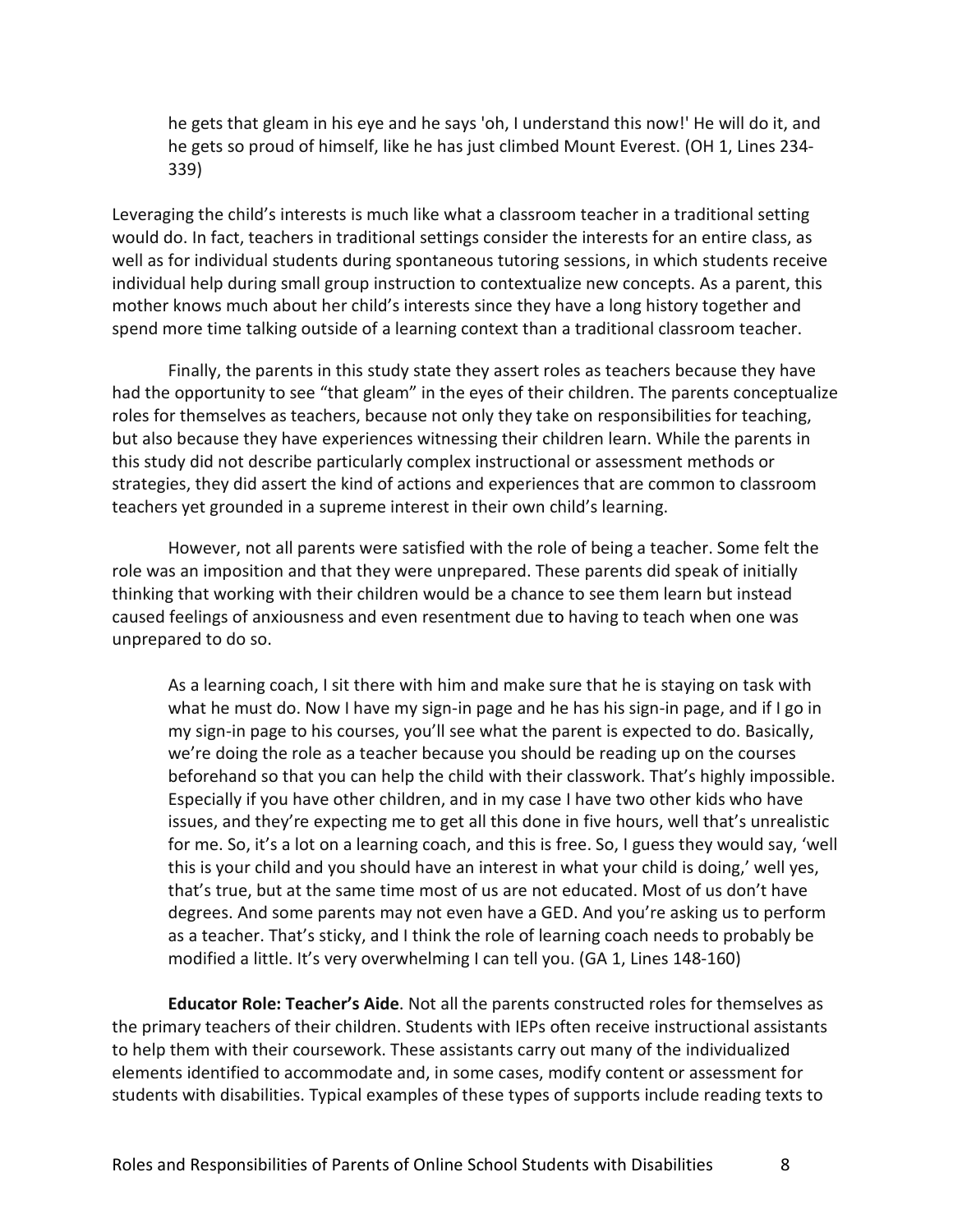students, listening to verbal answers, writing things for students, and making sure they understand instructions.

We do a lot of things verbally because handwriting is a chore for him, and I can quiz him on things, and he can give me verbal answers, which works better for him instead of making him write. (GA 3, Lines 119-120)

This parent described her work not as a major provider of instruction, but as a person who modifies the assessment process by accepting verbal answers. In this scenario, the parent does not think that she is the major provider of instruction, but rather a means to advancing the agenda within the provided course curriculum. These parents emphasized the way in which their responsibilities were important but not to the level of teaching.

When parents constructed roles as teachers' aides, they spoke more often about what they were "allowed" or disallowed" from doing by the school.

The classes that he has taken online, if he didn't have an IEP, I wouldn't need to do much of anything. But since he does have an IEP, I can sit with him through them and read him everything. I know it depends on what online curriculum you're using, but the ones that he's been using, if he can do it by himself then I wouldn't need to do anything other than to monitor that he's on track. (WI 3, Lines 101-108)

Also interesting was the parents who took on roles as teachers managed the time their children spent on various classes and developed consistent rhythms and routines. In contrast, parents who thought of themselves more as aides or assistants spoke more of monitoring progress and ensuring the child was keeping up. Planning the day's activities appears to be a different responsibility than merely ensuring the child is following along with prescribed coursework.

Finally, parents who thought of themselves as teachers seemed to have derived that role internally or by perceiving that the online school did not support them. Parents who indicated that they were aides or assistants described being assigned that role by the online school, usually as part of a parent training program.

I think [our school] is very clear about their education coaches, their learning coaches. They are very specific in the setup in the online education system for the parents. They have a little learning coach university, and they're very specific. It is your responsibility to make sure your child is not only attending but following through and doing classwork. So, I know what my role is. But to me Connor is very, very obedient and does what he needs. The hardest part would be to motivate a child who is burned. You know, when they're burned out and exhausted, it's hard to make them continue in learning. And once the online lesson has ended, then all falls to the parent. I think a lot of people going into [online] education with their children don't understand that that's a lot of the time. However, with our [online] academy all of Connor's current classes have online lesson components every day. So, he interacts with his teacher every day. And he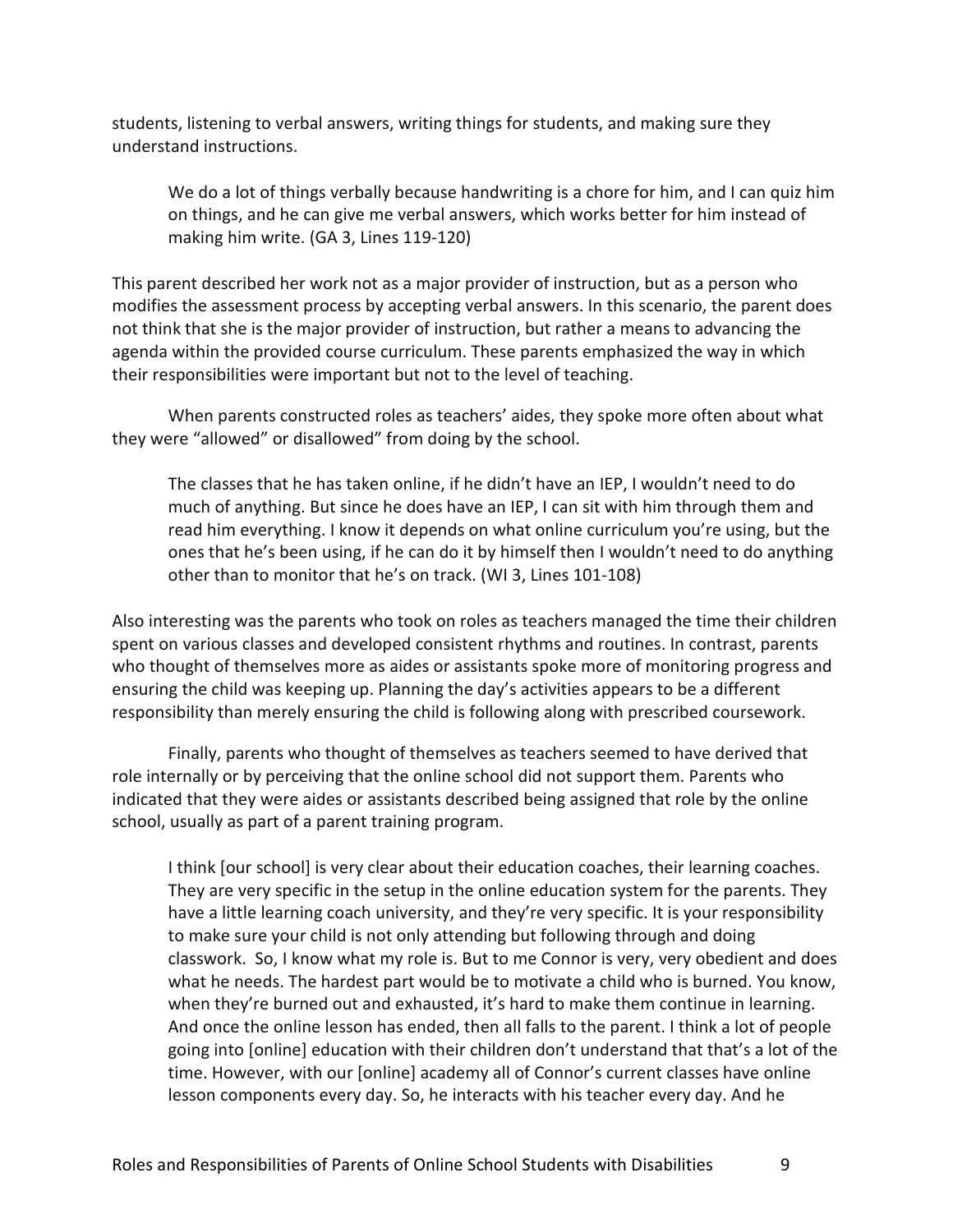interacts with his peers every day. For that I'm immensely grateful because it makes my part in coaching simpler because I'm not teaching. Coaching and teaching are very different. I'm grateful for the input and the lesson setup and the schedule. (UT 2, Lines 133-139)

The final aspect in ensuring that parents accepted the role of aide or assistant rather than teacher appeared to be communication with the teacher. As was the case in the above example, teacher interaction was frequent, even daily.

**Educator Role: Educational Consultant and Advocate.** The final major educator role named by the parents was that of a consultant or advocate. In this role, the teacher asks the parent what he or she thinks would be best for the child, treating them like a consultant. When the parent recommends adjustments, advocacy is the result. What is consistent in either scenario is that the parent relays knowledge about the child to the teacher, and the teacher implements the support.

I could talk to the teachers and get even more adjustments. There was one time for science where I didn't think the curriculum was appropriate, and he just wrote up some alternatives that we could do for that chapter and graded it on those. (WI 3, Lines 93-95)

When parents thought that they were consultants or advocates, they tended to think highly of the school. They felt involved in their children's educational success, while also not thinking that they had to do all the work. Rather than speaking of training to learn how to advocate as the parents who accepted roles typically performed by teacher's aides or assistants, parents who were consultants and advocates assumed this role by themselves. They called the school when there was a problem. They followed up. They answered their phones and responded to emails. They could set boundaries for themselves, their children, and their children's teachers regarding what everyone should be doing.

Most parents, regardless of the dominant role that they took up, wanted to be able to consult with the teacher or someone at the school regarding ways to work with their children more effectively.

I feel like the only thing that they could touch base on a little bit more is if your kid is having a bad day and you're getting frustrated, is it okay just to quit and give up for that day? What are some strategies? Maybe they could give you a printout on ideas [of] what you can do if this is happening, are your kids getting frustrated? And just give you a bunch of ideas on things to try instead of me getting frustrated when it's happening. Can you give me some pointers? I have learned these things throughout the years, but I kind of wish they had done that at the new family orientation. I wish they had told us, 'it's okay if this happens, and here are some things you can try.' (WI 5, Lines 144-156)

Parents mostly had questions about how to manage schedules and work with children on executive functioning behaviors. They struggled to figure out positive ways to get their children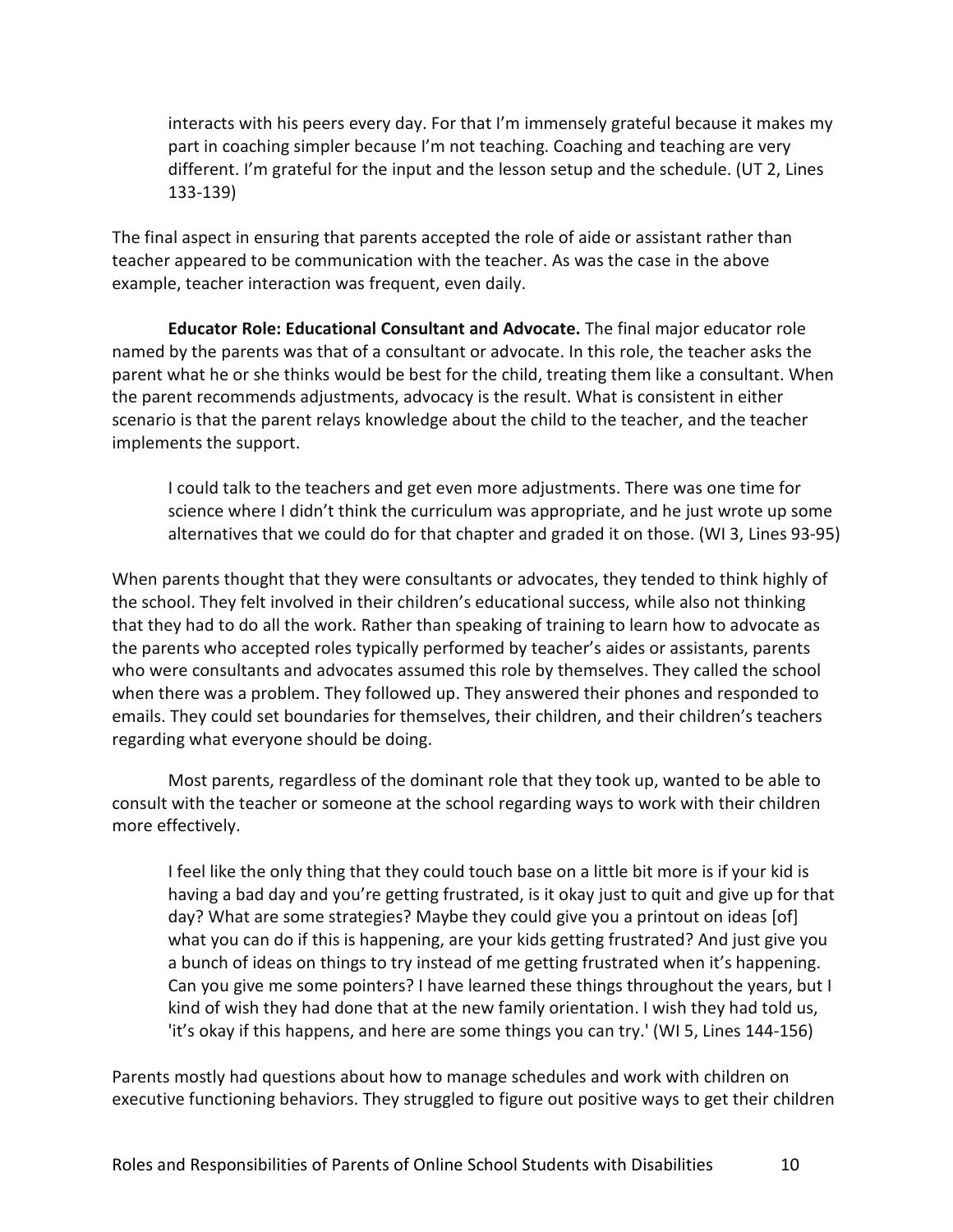to sit down and work. Parents who took on strong roles as teachers mostly talked as if they had lost hope that the school would provide the help they desired. Parents who acted in the role of aide or assistant were the most vocal about what type of help they wished to obtain. Parents who saw themselves as consultants were satisfied in their role as an expert on their child, but they still desired more dialogue.

Overall, educator roles were important for helping the parents feel empowered. When the parents took on teaching, assisting, and consultant/advocacy roles, they could utilize their own knowledge of their children to help them learn. These parents, whatever their role construction, knew that their children were not learners with ideal skill sets and dispositions. Nevertheless, they also believed that their children were not being served well in their traditional schools. They thought that moving the child to fully online setting would mean better services. In addition, the move would demonstrate to their children that they, as parents, could respond to problems and they were willing to do whatever it took to help their children attain an education.

My son is a rocket. He's a whirlwind. When he was in school he was teased. The teacher would get upset with him. He's a crybaby. He would throw his fits whenever things weren't going his way. If his pencil broke, instead of sharpening it he would throw a fit. So, he would get teased at school for that. He would get in trouble for stupid, stupid things. I remember one instance… His sister's birthday is in April. We had a party for her on a Sunday, lots of peanut butter fudge, lots of cake. The next day he went to school and he had spiked his Mohawk up, which wasn't very big, but the principal called me in because she thought his hair was distracting him. I said, 'I thought it was the fact that he had about 500 pounds of sugar the day before is what's distracting him.' In this school system, here, they wanted everybody to come in, sit down, do their learning, eat, come back, do their learning and go home. There was no room for being an individual. I think that was one of Nathan's biggest issues because Nathan is a very vibrant individual. I think that was one of the things that we had the biggest issue with because in some situations, as far as schooling was concerned, he was very afraid to speak his mind. If he says, 'okay, here's the problem that I have in my workbook, is it kind of like if I were to do this, this and this?' 'Yes, Nathan, that's exactly how it is.' But there was no room for that at school. He couldn't put things in his own way to remember them better. So, bringing him into online schooling and having him home, there was a little bit of giving him that boost of confidence to do what made it easier for him (OH 1, Lines 267-301)

The "boost of confidence" that this parent could provide for her son required the mother to take on a greater role as an educator. Nevertheless, to her, this new role was worth the effort because her son did not have to go to a place where she believed the educators did not understand what her son needed to feel comfortable and be successful.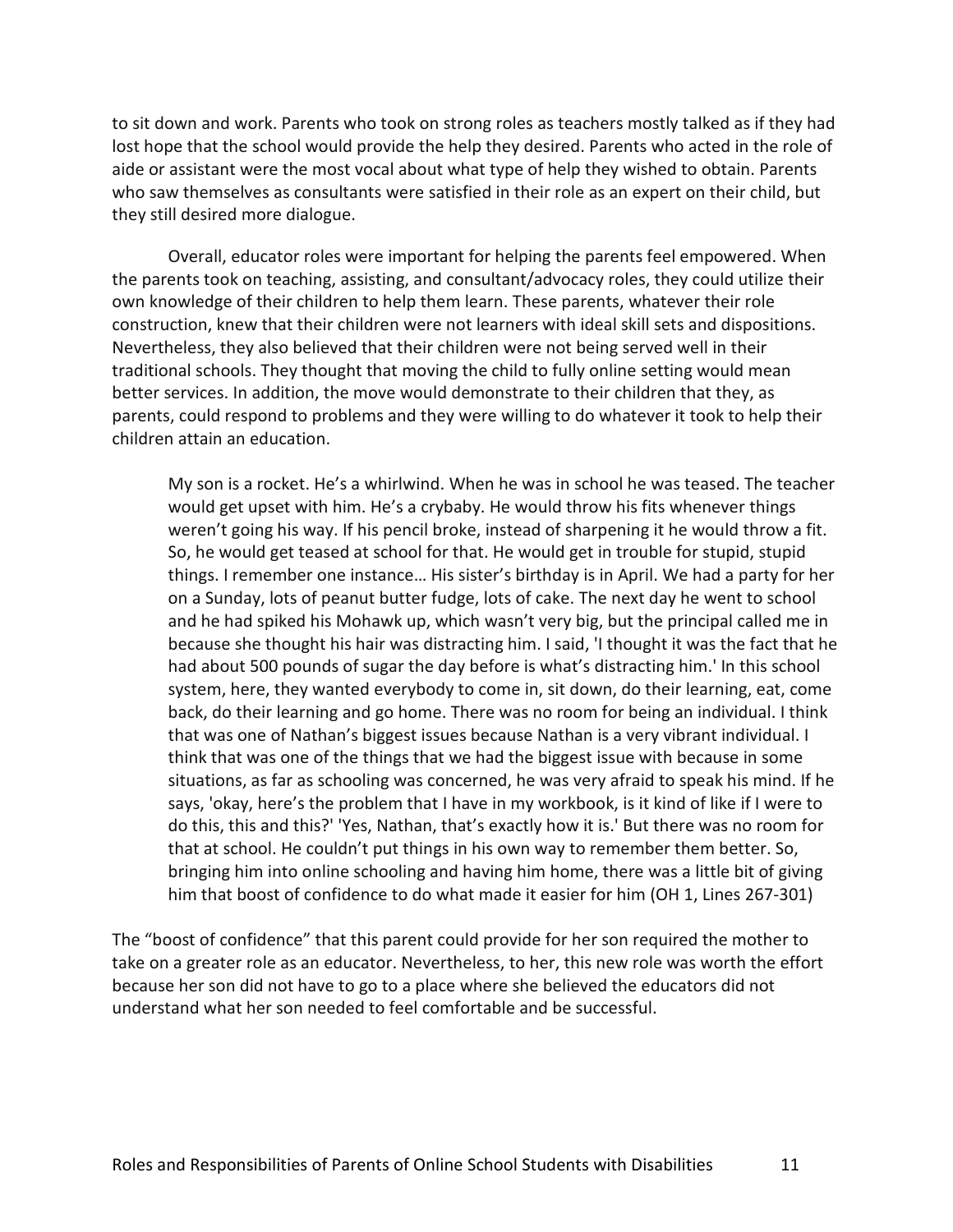#### **Major Parental Role: Medical Aide**

In addition to parents assuming roles that align with teaching duties, some parents disclosed that their child struggled with a serious medical condition. In these cases, the medical condition was present alongside a primary disability, such as autism or a learning disability. For these parents, the decision to enroll their child in a fully online school provided a way to monitor symptoms and attend to medical needs on a moment-by-moment basis. To provide this level of care throughout their child's instructional day, parents assumed the role of medical aide. These parents described responsibilities similar to those that a school nurse may typically fulfill in a traditional setting.

The role of the medical aide emerged from responsibilities that the parents perceived were necessary for the child's physical health throughout the instructional day. The excerpt below shows how parents juggle numerous roles, including being the medical aide or caretaker of their children during the school day.

It is our first year. It is a challenge to balance, me being a medial caretaker, a parent of a small child, a wife, manage a house, and make sure he gets what he needs (NC 1, Lines 92-94).

The role of the medical aide can include monitoring behaviors that occur during the day and then working with a medical professional to ensure the child's needs are addressed so they can focus and learn while at home. In the excerpt below the parent discusses how challenging this role can be due to medicine changes and behaviors that may disrupt the child's learning processes.

With him, we've gone through a ton of medicine changes. We've tried all these different things. For a while there he just really was completely out of control. (WI 4, Line 179).

Some interview participants disclosed that their children struggled with medical conditions. These instances may require the parent to monitor their child's physical condition while participating in online academic activities. Parent described a need to be aware and observant to attend to the medical needs of the child. This need for vigilance stems from how abruptly the health of the child can shift as illustrated in the following parent's report.

One minute his blood sugar may be 400, the next it may be 50. You don't know when he is going to go into a diabetic coma. You don't know when he's going to go into hallucinations. You don't know when he's going to go into a seizure. He just has to be watched 24 hours a day. I've been his caregiver since Day One because we couldn't have a nurse come in because there was nothing we could explain to her to give her any clues, to let her know he's like this at this number because he doesn't give you any indication that he's low (KS 2, Lines 104-111).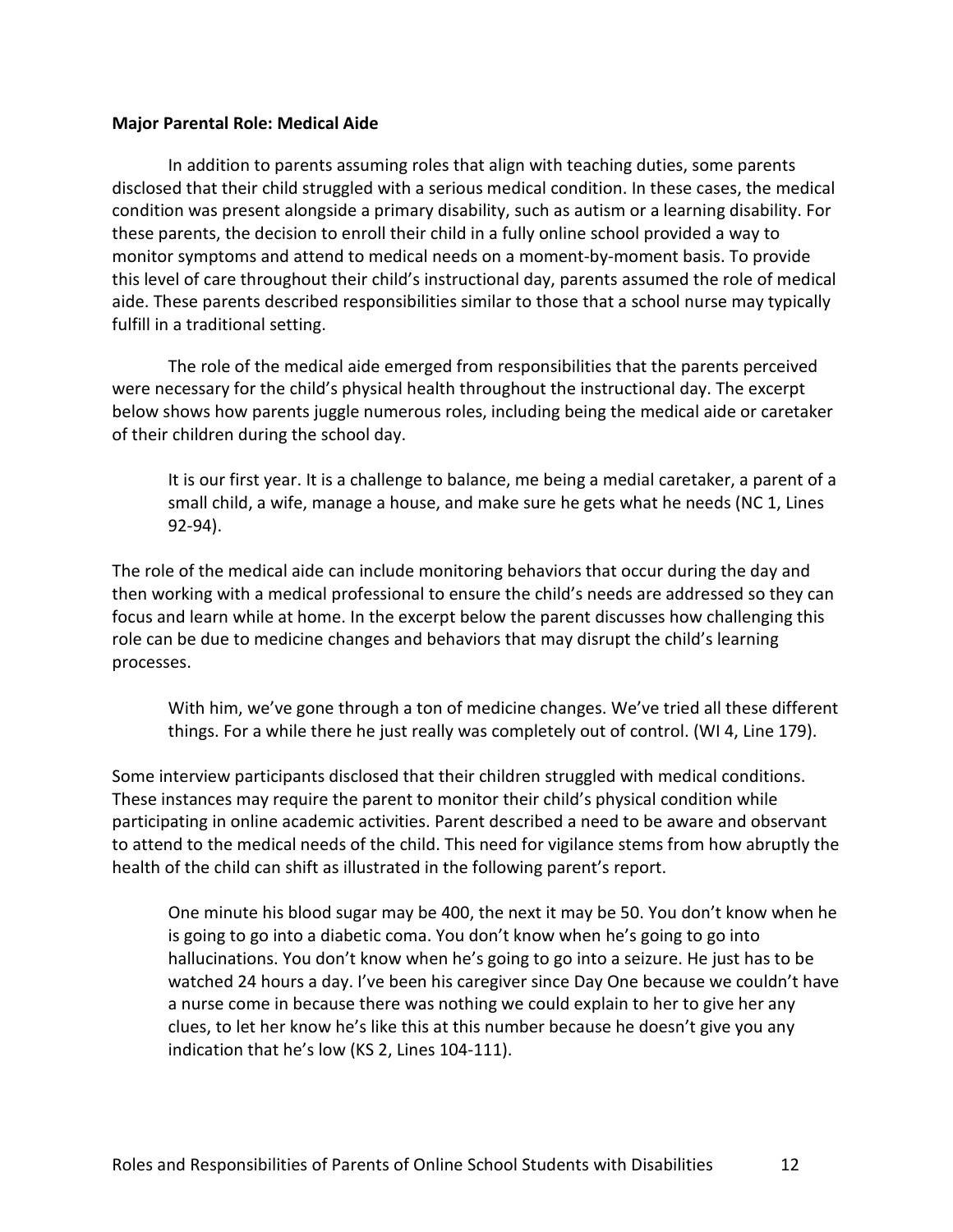#### **Major Parental Role: Reward Manager**

As discussed in the literature review, the parental role of motivator is typical for parents to assume when their child is learning in the fully online setting. However, parents in this study described a more intense and involved style of motivating their children. Curtis (2013) found that student self-motivation is critical to online learning success as well as the flexibility, personalization, and control students had over their learning helped in their success. However, students with disabilities may not have these characteristics fully developed. Thus, researchers found that parents had to find creative ways to motivate their children to help them stay engaged throughout the instructional day. All the parents from this study described ongoing negotiations with their child that included providing agreed-upon incentives and rewards.

The role of reward manager emerged from parent descriptions of behaviors that they engaged in that, in turn, supported children in continuing in their coursework.

And together, if we're working together, then Jason gets really, good results. But if either of us, either from the teaching point or the mom-support point, if either of us fall on the job, then the only one that misses out is Jason. The teachers will keep talking and the lessons will keep happening, but if Jason isn't doing the work, they can't make it happen. But if Jason is willing to do the work and the teachers are not doing it, then it's up to me to make a change to fill in the gaps that are missing. This is my role. Mine is specifically support and encouragement and sometimes bullying him into doing. Sometimes I'm sorry you're tired and sometimes I'm sorry you don't feel like doing your homework, but it doesn't go away just because you don't want to do it. And that's my job, because you can't make that happen, but I can. And between us, if we're each holding our own end of the rope, then Jason's got all the support he needs to be standing upright and walking. That's my understanding (UT 2, Lines 271-283).

The primary source for providing motivation for student engagement rests with the parent. The parent alludes to the importance of a partnership between herself, her son, and the online instructor for her child's academic success. However, if she perceives a breakdown in that partnership, then she states that it is her role as a learning coach to provide additional incentives and rewards independent of the online teacher. In a traditional inclusive classroom setting, a teacher might increase student engagement using positive reinforcement strategies directly linked to instructional activities. For example, a teacher may adjust lessons to increase social interaction using cooperative learning. The teacher could also provide explicit feedback or scale down assignments if the teacher thought that would help the learner grasp the material. If the student still lacks motivation, a classroom teacher could also increase student support by including the special education teacher and/or the parents. In this specific interview, the parent identified that the fully online setting is less sensitive to the motivational level of the student.

The teachers will keep talking and the lessons will keep happening, but if Jason isn't doing the work, they can't make it happen (UT 2, Lines 273-274).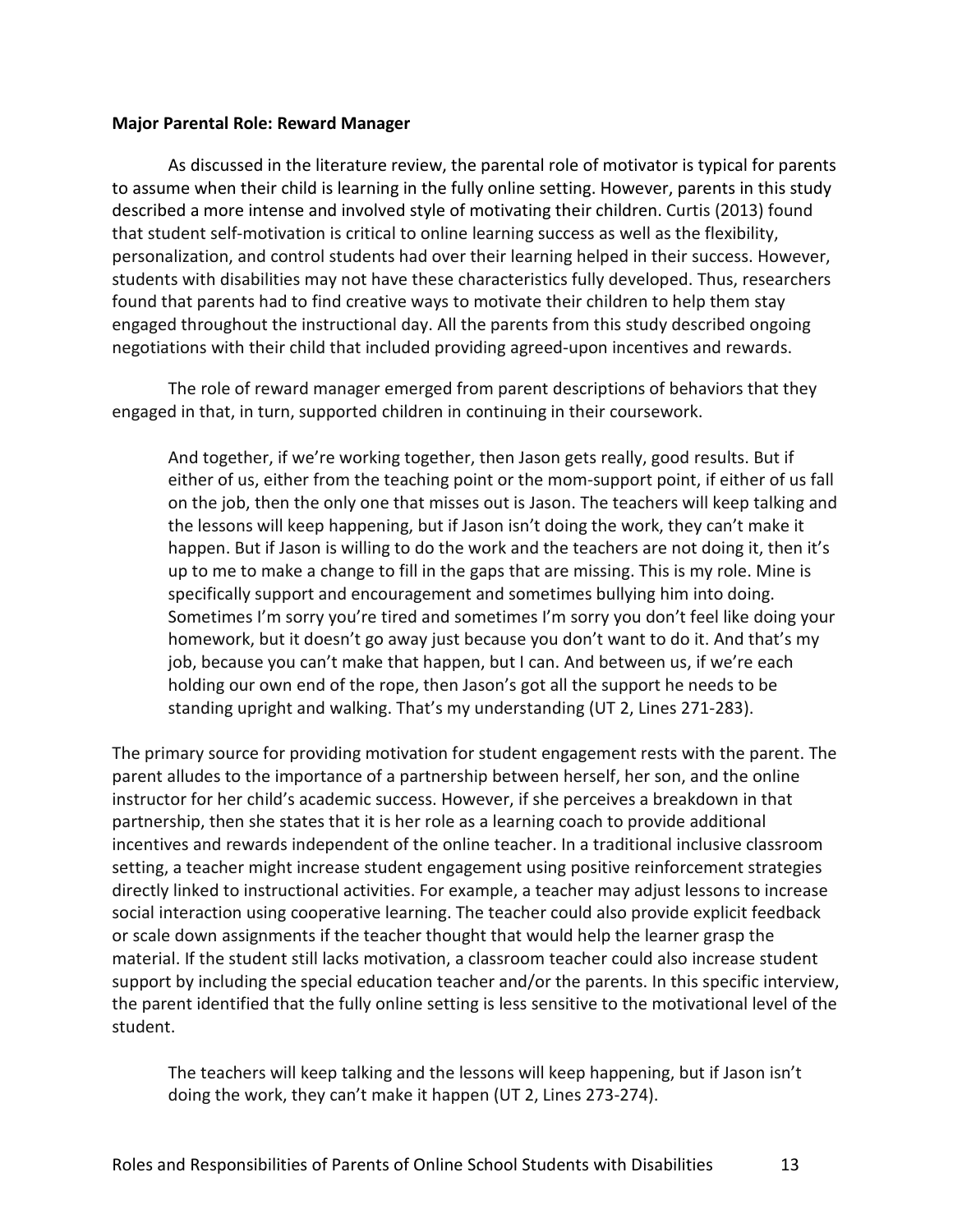Thus, the parent must come up with rewards throughout the day that they determine will be effective.

Sometimes I'm sorry you're tired and sometimes I'm sorry you don't feel like doing your homework, but it doesn't go away just because you don't want to do it. And that's my job, because you can't make that happen, but I can (UT 2, Line 278-281).

Parents acting as reward managers in the online setting must find ways to motivate their learner. This task is challenging for several reasons. Researchers are still working to understand how a learner responds to attending school at home under the direct instruction of an online teacher and their parent.

For some parents, on-task support reverted to behavior management, in which they provided structure and verbal reinforcement, accompanied by targeted disciplinary actions. They felt it necessary to be prescriptive in their support because of a fear that limited interaction would lead to incomplete work and lessons and incorrectly submitted lesson, or work that would not pass the muster required by the online program. For example, one parent provided the following explanation.

[My son] would never remember so it was always my responsibility to make sure that he was in class. And there were times when he was not in a functional state to attend class. At that point, there really isn't, if you don't attend class, you lose this. It wouldn't work because he was so out of control. So generally, what I would do in those situations was I would say, okay, I'm turning Health on. I hope, though, that you will make the choice to come and participate. Sometimes he would go to his room and not participate. Sometimes he'd come halfway through. Sometimes he'd decide to go. There were times when we didn't make it to Health at all because things were just not good. (WI.4 Lines 308-318)

#### **Educator Role: Executive Function Stopgap**

Parents in this study described responsibilities for organizing the online course for their children. In contrast to reward management behaviors, the organization role referred to the cognitive and metacognitive management of the tasks necessary to persist in online courses. For their children to participate in the demands of the online learning experience, parents felt that they needed to perform the required executive functioning work to move through the course. Students with disabilities often have difficulty in planning and organizing demands or assigned tasks, holding information that is critical for maintaining and completing a task, and structuring or imposing order on school or even play-related environments and the tasks associated with these experiences (Titz & Karbach, 2014). For the fully online student, these executive functions present barriers requiring parent intervention. The parents' solution has been to take up the executive function themselves. Essential executive functions that parents engaged in included (a) supporting on-task behavior, (b) promoting organizational skills to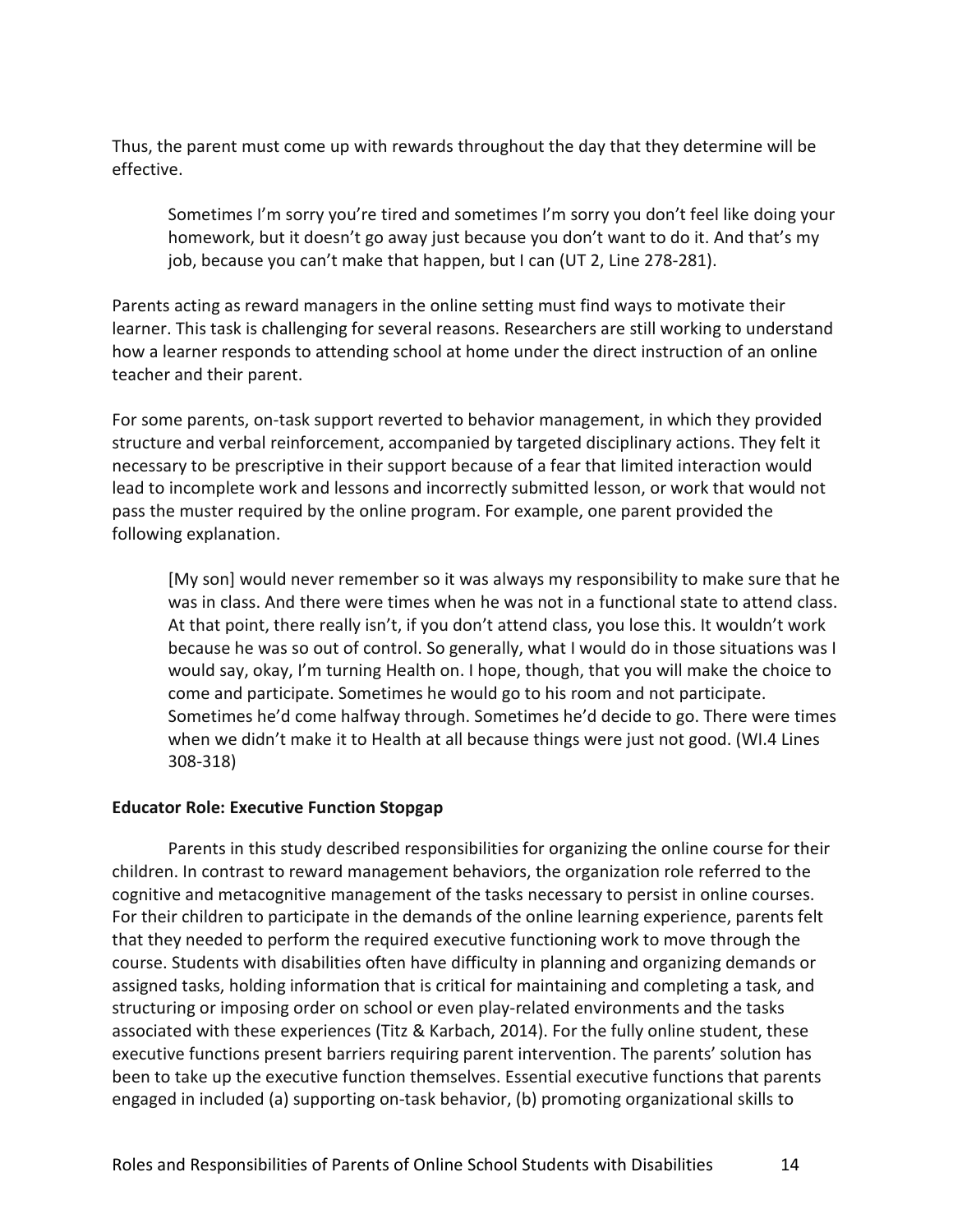further structure coursework, (c) paying attention to assignment details, and (d) managing time to ensure timely submission of work.

**Supporting on-task behavior.** On-task behavior is an attribute that produces work completion and generally leads to successful learner outcomes (Willner, Bailey, Parry, & Dymond, 2010). Students who have chronic difficulties paying attention to schoolwork (e.g., content presentations, assigned activities) risk poor grades and often school failure. With much fully online instruction being student-driven, in which they sign in and complete digital lessons (e.g., readings, watching a video), attending to the online learning is paramount.

Well, keeping him on track and making sure he is comprehending things and not skipping to the end and trying to answer a question and just…We've had a few where he thought he was slick and tried to get on there and move ahead and, it's like, wait a minute, and go back and ask him a few questions so I could see if he had not read the material, and we'd have to go back. So, keeping him honest. (GA.3 Lines 272-275)

The expectation is that students can attend to the demands of the online course moving through required lessons with minimal direction. The structure of the asynchronous online learning experience presumes that students can remain on task, moving independently through the assigned content at an appropriate pace. Parents reported that despite this presumption, direct intervention on their part was still necessary.

Another parent offered:

A lot of what he needs is the guidance to stay on task and to be able to visualize the upcoming lesson. (W.1 Lines 117-118)

The remarks offered by parents centered on the need for their child to maintain focus and remain on task. Parents felt it was their role to encourage and engage their child as they worked to complete the required digital lessons. The parents assumed they needed to provide the support or concluded their child would not succeed without their intervention.

Parents said they had the responsibility to keep their children on task. The requirement emerged as the parents witnessed their children's negative behavior, which was disruptive to family life, when the students worked on course assignments. Although not directly assigned this task by the online school, parents realized that to complete the assigned lesson and more at a pace identified by the online teacher or school, as a parent, they had to intervene and maintain the structure and reinforcement to ensure task completion.

**Promoting organizational skills to further structure coursework.** Many of the digital learning materials are organized into sequential lessons or learning experiences. The structure is designed to provide the learner a clear path forward on what needs to be completed and when and often designates the amount of time expected for the assigned exercise. Parents indicated that they had taken on responsibilities related to the role of content organizer.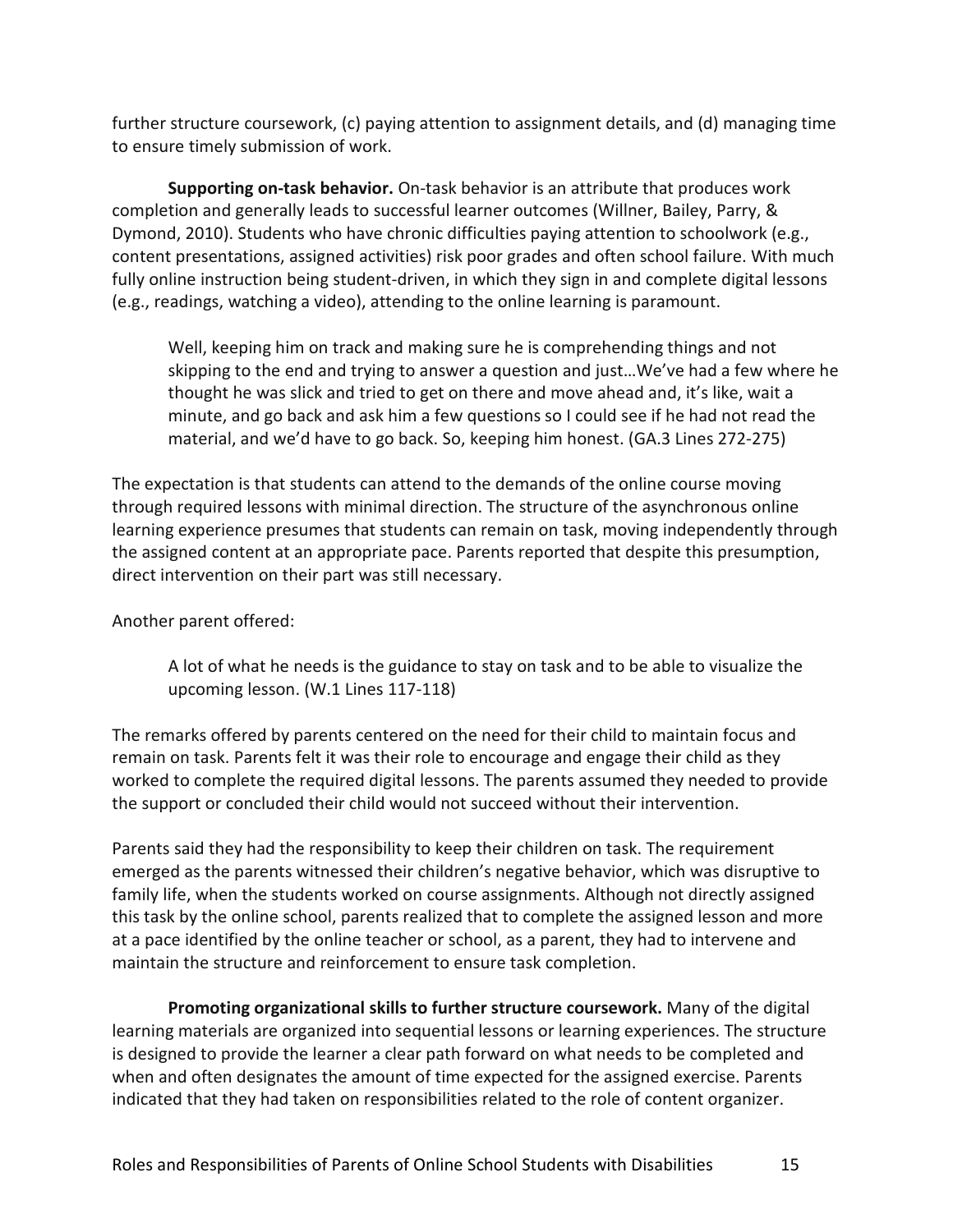…[I]f I made him do every single section of every single lesson he would just shut down. Too much for him, and frankly, he doesn't need it. He's smart and he catches on quick, and to make him do that stuff that he'd already mastered would just be frustrating for him. Finding what works for you and what you need to get done when, you know, just like a teacher would in a classroom, what flows best, what time of day you're doing what type of thing, that sort of thing was big for us. (GA.3 231-235)

Another parent expressed the need to take the assigned work and pre-plan to ensure the next day's coursework activities were aligned to what they had determined were the learning needs of their child.

Log in the night before and get his lesson material together or do any preparation ahead of time. And then so the next day when he logs in, he has a lesson plan, and I just kind of make sure that he goes through the lesson plan and completes the lesson plan. (NC.1 Lines 126-128)

Other parents described the need to re-organize the course content, particularly if it repeated a previous activity or was not aligned to their child's instructional needs. Here, they organized materials according to their own perceptions of their child's learning needs.

If he had already mastered something, I wasn't going to make him do the worksheet because it would just be redundant, and specifically for him he would just get overwhelmed with too much stuff that he felt like, I don't need to do this, I already know how to do this, it would be difficult to get him to do anything after that. So we reduce the actual writing and that sort of thing as long as he was comprehending the material, and because it was not turned in, that would be up to the learning coach whether or not that was required or not required. I know some parents make their child do every single thing that the lesson ... you know, and maybe the child needed that. But you do have the flexibility of, I can see that he's mastered this, I'm not going to make him sit here and do two more worksheets on this material that I know he knows. So, we can move on from here. That's a lot of flexibility. (GA.3 Lines 308-315)

Here, parents intervened to accommodate their child's instructional needs. Realizing the intent of the lesson, what their children could do, parents took on the role of the teacher, thereby making instructional decisions on what was necessary to complete and what was not applicable to their child's future success. Whether this role was assigned by the online teacher or the parent, they witnessed the instruction taking place, took it on, and made decisions for their child's next tasks to complete.

Learners with disabilities have challenged the assumption that sequential digital lessons structure the learning experience. Parents in this study did not feel the digital structure provided sufficient flexibility for their specific needs of their child. Instead, they reported reorganizing course expectations, individualizing where appropriate. For the parent, they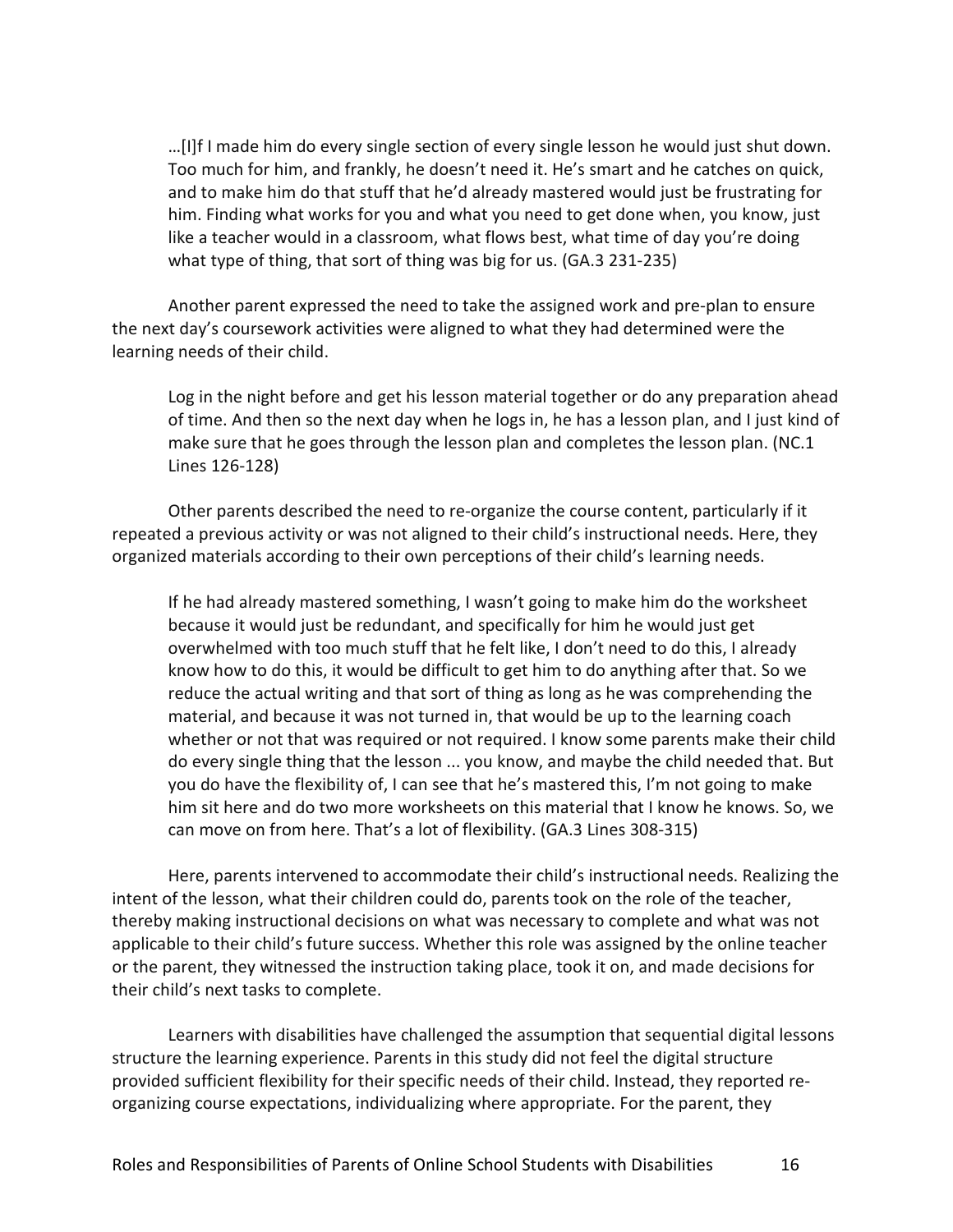combined their knowledge of their child's needs with the expectations of the content to organize a learning experience relevant to the needs of their child.

**Paying attention to assignment details.** The ability to monitor one's own performance, consider one's attention to detail, and to measure it against some standard of what is expected or needed is a self-monitoring executive function. While overlap exists with on-task behaviors, parents were clear that a portion of their responsibility was keeping their child on track and instilling within them an understanding that they have a role in their own education. This role includes an awareness of course expectations.

I would describe my role as being a full-time teacher because we may start our homework anywhere from 9 in the morning until maybe 4 [p.m.] and we have our breaks, and I'll give him a lunch. We're just like being in a regular school. It depends on how he feels that day. Sometimes we may have to do three or four subjects and have to stop, and continue later on that afternoon (KS.2 Lines 245-249).

Again, parents reinforced the fact that while the online teacher or the online school may not have defined their role, they made executive decisions that determined what their child would do, when, and for how long. Likewise, the parent served as their child's compass when it came to learning. They directed their child to the lessons that needed attention, decided on what time allotment was appropriate, determined when to move onto another lesson, and provided guidance to the instructional day. The student looked to their parent for that information and responded accordingly.

**Managing time to ensure timely submission of work.** Working at one's pace is a hallmark of the fully online or personalized learning experience. Yet parents expressed the need to move through digital content efficiently. Be it a required number of lessons per week or documented evidence of content completion, parents emphasized that time was a valuable commodity. As an expectation, parents expressed the need to manage time for their child.

[My son] doesn't have a conception of time at all. So, I just kind of keep him on task, make sure that he completes his assignment, and communicate and schedule with the therapist the times that he needs to get those online. And then make sure that it's all documented. He has to get at least six hours of the learning time, reading, you know, in all those different subjects. He has to tally up six hours a day, because it is state regulated (NC.1 Lines 130-134).

In this instance, the mother is the timekeeper. She serves as the external timekeeper, the one who facilitates the time needed for each task, and the one moving her child from one required activity to another. Yes, her child can tell time but in realizing that the instructional day requires efficiency to address all the instructional requirement, she serves as the one to ensure effort is applied where and when needed to allow for lesson completion.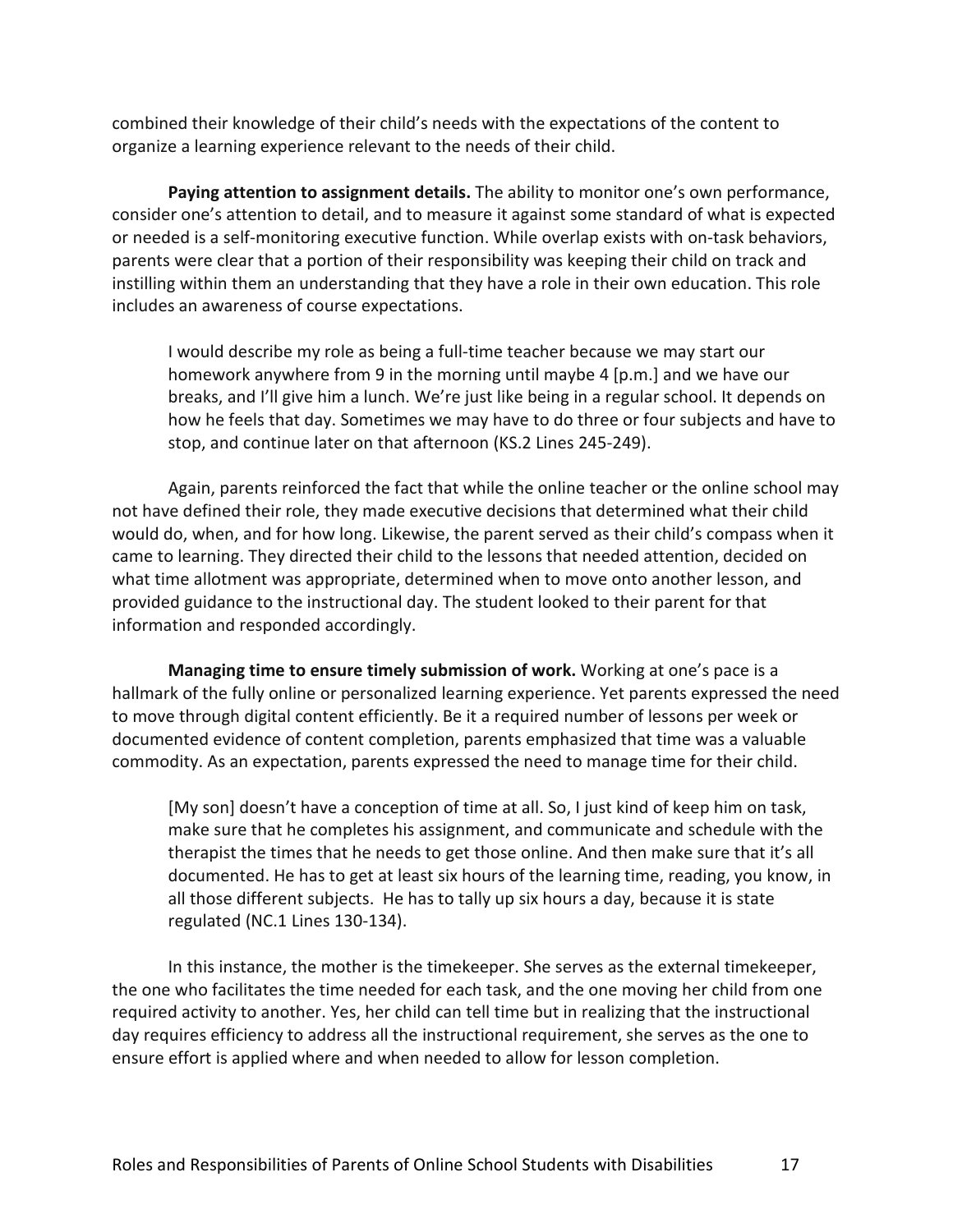Another parent reinforced this role in ensuring that time commitments were proportional to the lesson requirements. Below she explains how she facilitated time management to ensure that her son was successful in recognizing that her role was the timekeeper or time manager.

I would say just making sure we spend the appropriate amount of time every day so that we're making progress. And just trying to monitor the time what he can handle (WI.1 Lines 129-130).

While families in this study and others desire fully online learning because of time flexibility, these parents reported that finding time to do the lessons on a regular schedule does present a challenge. Parents in this study reported that time is a major consideration, so much so that they identify time manager as a primary role. Somehow, the initial expectation was the time to do the lessons would appear or be natural within the context of the home instead of having to be scheduled.

#### **Discussion**

In this study, we interviewed 12 parents in five states about their roles and responsibilities in working with their children with disabilities in online coursework. We learned participating parents had a primary role as an educator to the point that they were finding materials, engaging in instructional sequencing, and assuming considerable responsibility for conveying content knowledge to their children. Even when parents were assuming educator roles that were less demanding on their time than a teacher, they were reading texts to their children, managing their behavior, and advising the school as to their children's needs.

Another role was medical aide, in which they managed and monitored medications and health concerns, which was in conjunction with and necessary for their participation in lessons. Some parents tried to communicate with the school around these issues, and some did not. It is unclear whether and to what extent the schools these students attended could have or would have been helpful in this regard. Although IDEA (2004) does require schools to take on certain medical responsibilities so that children can derive benefits from special education, the online contexts in which these students were enrolled presented a unique situation since the online instructors or staff may not directly see or physically interact with the children.

The final major roles were reward manager and performer of the executive function responsibilities for their children when they were unable to do so themselves. While the reward management was typically an effort to entice the child into performing their own executive function responsibilities, often parents took on these tasks. In turn, the parents found the organizing, task management and planning both exhausting and comforting because in performing these duties, they could feel confident that they could continue to stay in the school.

This work confirms Burdette and Greer's (2014) initial findings that parents of students with disabilities spent large amounts of time supporting their children but also extends it by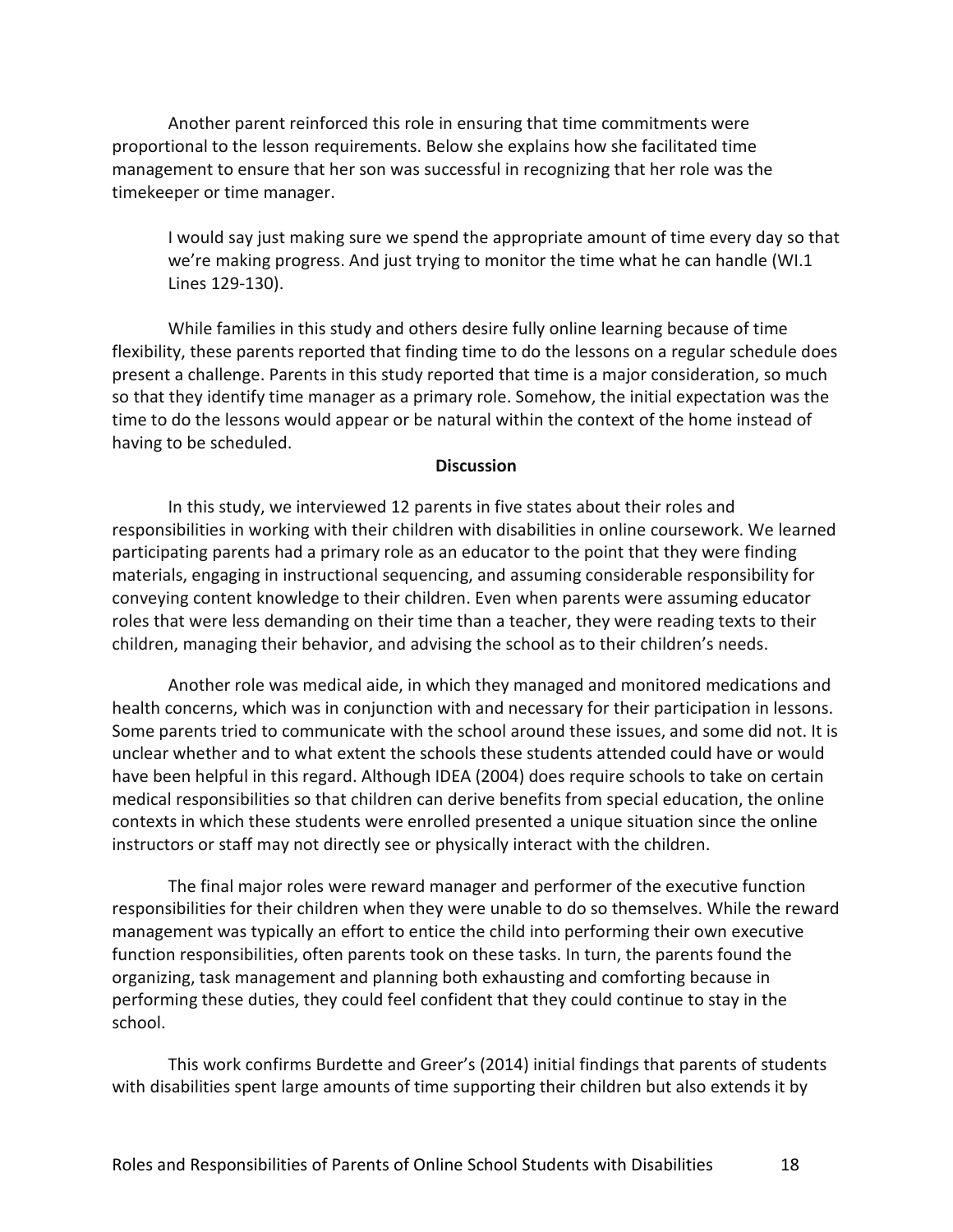offering specific descriptions of parental roles and what the parents are doing with those long periods (three or more hours) during a work session.

Our findings from this study also comment on and expand the forum work by COLSD researchers (Franklin, Burdette, East, & Mellard, 2015; Franklin, East, & Mellard, 2015) and the interviews from Smith, Burdette, Cheatham, and Harvey (2016). The findings from the forum discuss challenges in preparing, communicating, and monitoring parents in their roles, and suggestions by participants for a standardized system for parent preparation, support, and monitoring. Namely, parents need help planning instruction or need relief from that duty. They also need access to more accessible curriculum for their children. Further, they need help organizing their children to perform executive functions or provide them improved instructional materials rather than having to take those responsibilities up themselves. Finally, online schools need guidance on whether and to what extent they are responsible medical support services as part of the related services in IDEA (2004).

#### **Conclusion**

The differences between instruction in the face-to-face classroom and the fully online setting also mean that parents engage differently with their children and educators. Parents of children with disabilities take on different and additional responsibilities within the online learning environment. Specifically, these data described heavy responsibilities closely linked to a teacher rather than an on-site mentor or learning coach, who would be expected to play a more peripheral role.

For practice, online schools need to recognize that telling parents that they are not teachers but coaches do not ease their burden. Instead, there needs to be support structures both human and technological to ensure that parents are not teaching.

For research, the field needs more studies about role differences and responsibility divisions between teachers and parents that consider students with disabilities and their families separately from other types of students.

For policymaking, state entities and local educational authorities have information that should guide decision making about parent support requirements for online schools. They might initiate discussions about ensuring that students with disabilities have on-site mentors who are prepared to work with students when the parents are unwilling or are unable, since students with disabilities are entitled to educational opportunities equal to their peers. What is clear is that more work is needed around the appropriate role of a parent and their reasonable expectations for responsibilities in online learning for students with disabilities.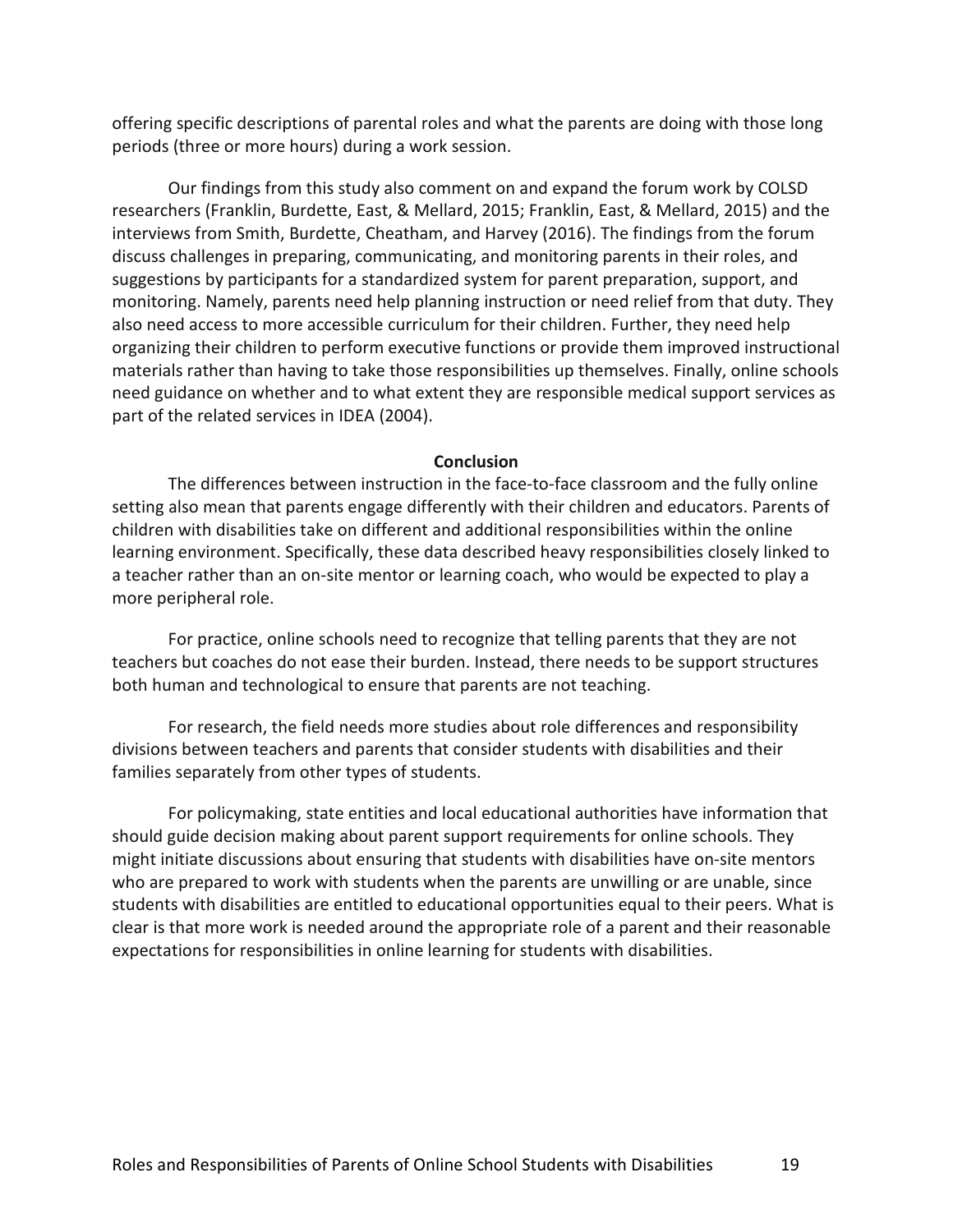#### **References**

- Berg, B.L. (2001). *Qualitative research methods for the social sciences.* Boston, MA: Allyn and Bacon.
- Boeije, H. (2002). A purposeful approach to the constant comparative method in the analysis of qualitative interviews. *Quality and Quantity, 36*, 391-409.
- Borup, J., Stevens, M. A., & Waters, L. H. (2015). Parent and student perceptions of parent engagement at a cyber charter high school. *Online Learning Journal*, *19*(5), 69.
- Borup, J., West, R. E., Graham, C. R., & Davies, R. S. (2014). The adolescent community of engagement: A framework for research on adolescent online learning. *Journal of Technology and Teacher Education, 22*(1), 107-129.
- Burdette, P.J., & Greer, D. L. (2014). Online Learning and Students with Disabilities: Parent Perspectives. *Journal of Interactive Online Learning*. 13(2). Retrieved from [http://citeseerx.ist.psu.edu/viewdoc/download?doi=10.1.1.677.5708&rep=rep1&type=](http://citeseerx.ist.psu.edu/viewdoc/download?doi=10.1.1.677.5708&rep=rep1&type=pdf) [pdf](http://citeseerx.ist.psu.edu/viewdoc/download?doi=10.1.1.677.5708&rep=rep1&type=pdf)
- Center on Online Learning and Students with Disabilities (2016). *Equity matters: Digital & online learning for students with disabilities*. Lawrence, KS: Author. University of Kansas
- Creswell, J. W., Hanson, W. E., Plano, V. L., & Morales, A. (2007). Qualitative research designs: Selection and implementation. *The Counseling Psychologist, 35*(2), 236-264.
- Creswell, J. W. (2008). *Educational research: Planning, conducting and evaluating quantitative and qualitative research.* Upper Saddle River, NJ: Pearson Education.
- Curtis, H. (2013). *A mixed methods study investigating parental involvement and student success in high school online education.* Unpublished dissertation thesis: Northwest Nazarene University. Nampa, ID.
- Englander, M. (2012). The interview: Data collection in descriptive phenomenological human scientific research. *Journal of Phenomenological Psychology*, *43*(1), 13-35.
- Franklin, T.O., Burdette, P., East, T., & Mellard, D.F. (2015). *Parents' roles in their child's online learning experience: State Education Agency forum proceedings series*. (Report No. 2). Lawrence, KS: Center on Online Learning and Students with Disabilities, University of Kansas.
- Franklin, T. O., Rice, M., East, T., & Mellard, D.F. (2015). *Parent preparation and involvement in their child's online learning experience: Superintendent forum proceedings series*. (Report No. 2). Lawrence, KS: Center on Online Learning and Students with Disabilities, University of Kansas.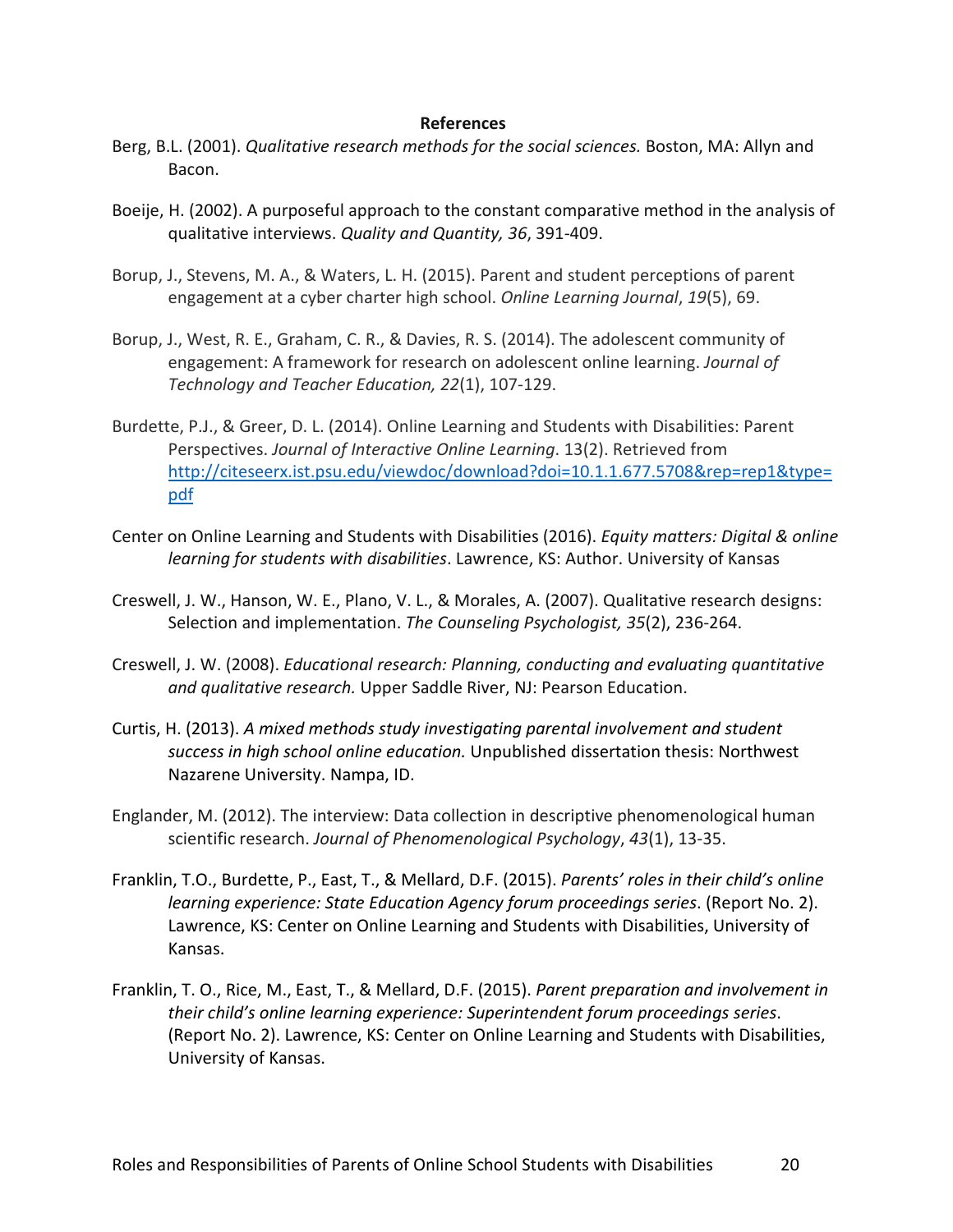- Glaser, B. G., & Strauss, A. L. (1967). *The discovery of grounded theory: Strategies for qualitative research*. Chicago, IL: Aldine.
- Hasler Waters, L. (2012). *Exploring the experiences of learning coaches in a cyber charter school: A qualitative case study.* Unpublished dissertation thesis. University of Hawaii: Manoa, Hawaii.

Individuals with Disabilities Education Act (IDEA), 20 U.S.C. § 1400 (2004).

- Kvale, S. & Brinkmann, S. (2009). *Interviews (2nd Edition): Learning the craft of qualitative research interviewing*. Thousand Oaks, CA: Sage Publications.
- Kvale, S. (1994). Ten standard objections to qualitative research interviews. *Journal of Phenomenological Psychology, 25*(2), 147–173.
- Kvale, S. (1983). The qualitative research interview: A phenomenological and a hermeneutical mode of understanding. *Journal of Phenomenological Psychology, 14*(2) 171–196.
- Rice, M. (2015). A rhetorical perspective of parental role construction of online learning testimonials. In M. Rice (Ed.) *Exploring pedagogies for diverse learners online* (pp. 117- 137). Bingley, UK: Emerald Group Publishing.
- School, A. C. (n.d.). FAQ: Academic. Retrieved from [http://www.agora.org/faq-academic.](http://www.agora.org/faq-academic)
- Scott, H., PhD. (2016). What is grounded theory? | Grounded theory online. Retrieved fro[m](http://www.groundedtheoryonline.com/what-is-grounded-theory/) <http://www.groundedtheoryonline.com/what-is-grounded-theory/>
- Smith, S. J., Burdette, P. J., Cheatham, G. A., & Harvey, S. P. (2016). Parental role and support for online learning of students with disabilities: A paradigm shift. *Journal of Special Education Leadership, 29*(2) 1-14.
- Spann, S. J., Kohler, F. W., & Soenksen, D. (2003). Examining parents' involvement in and perceptions of special education services: An interview with families in a parent support group. *Focus on Autism and Other Developmental Disabilities, 18*(4), 228-237.
- Tindle, K., East, T., & Mellard, D.F. (2015). *Parent preparation and involvement in their children's online experience: Vendor forum proceedings series* (Report No. 2). Lawrence, KS: Center on Online Learning and Students with Disabilities, University of Kansas.
- Titz, C., & Karbach, J. (2014). Working memory and executive functions: effects of training on academic achievement. *Psychological Research, 78*, 852- 868 doi:10.1007/s00426-013- 0537-1.
- Turnbull, R., & Turnbull, A. (1997). Article Commentary: The constitutional and programmatic grounding of IDEA. *Research and Practice for Persons with Severe Disabilities, 22*(2), 83- 85.